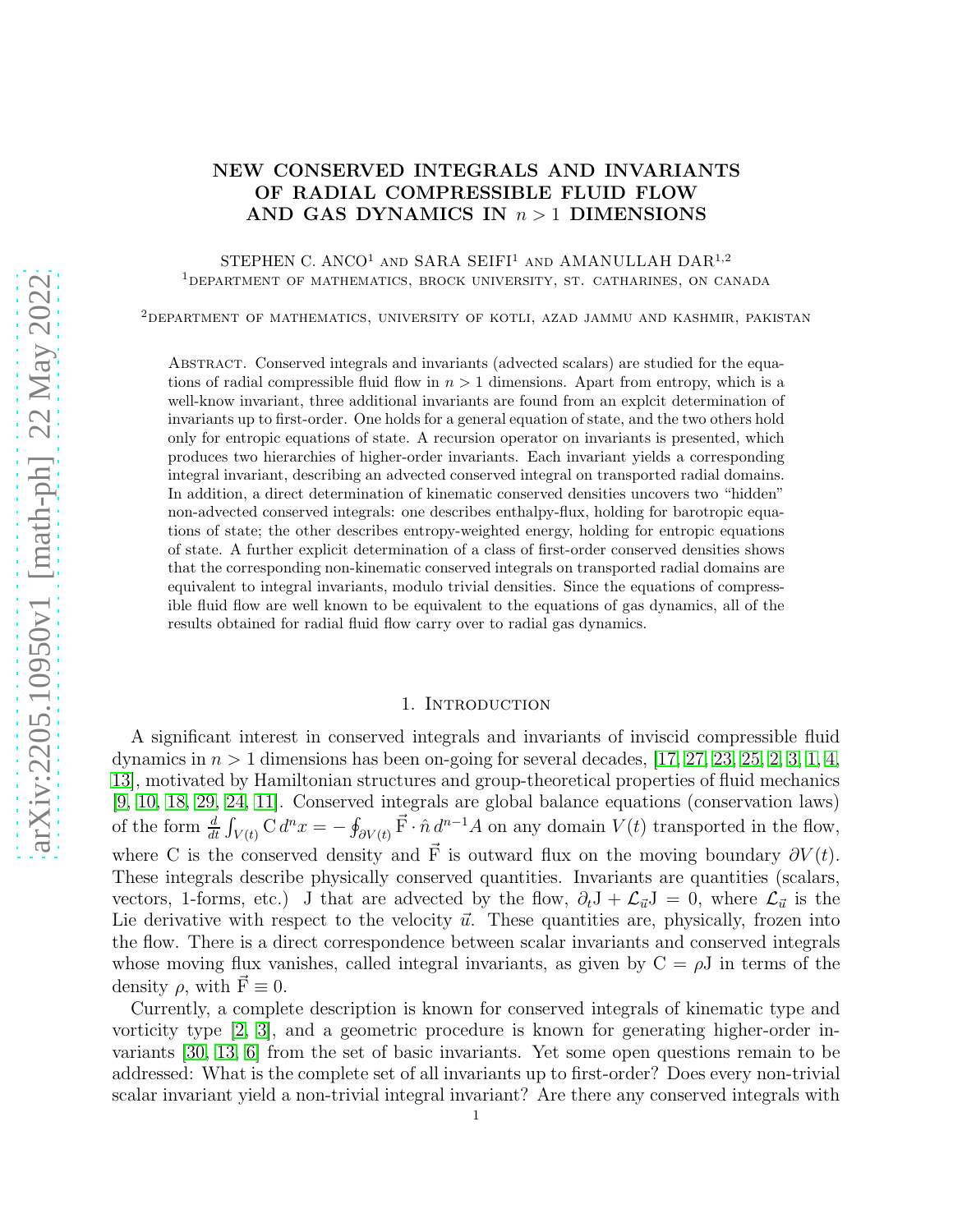conserved densities of low order other than the kinematic and vorticity ones? Do conserved integrals exist having higher-order conserved densities?

The present paper fully answers these questions for  $n$ -dimensional compressible radial fluid dynamics and gas dynamics. There are several interesting reasons to study radial flows. A priori, since they arise from radial reduction of the n-dimensional governing equations, additional conserved integrals and invariants may exist which are not inherited through this reduction. The resulting radial equations have physical applications to explosive and implosive flows (see e.g. [\[28,](#page-16-8) [22,](#page-16-9) [31,](#page-16-10) [21,](#page-16-11) [32,](#page-16-12) [15\]](#page-15-9)), as well as numerous engineering applications such as radial flow turbines, pumps, impellers, and compressors (see e.g.  $[12, 16]$  $[12, 16]$ ). Moreover, the radial equations describe the simplest case of more general zero-vorticity flows.

For generality, radial flows with a general equation of state will be considered. In the case of fluids, the pressure will be a general function of entropy (or temperature) in addition to density; likewise in the case of gas dynamics, the sound speed will be a general function of pressure and density (or temperature). This will encompass all of the familiar equations of state — barotropic, polytropic, ideal gas — as well as the case of an entropic equation of state. Specifically, existence of conserved integrals and invariants that may arise for any special equations of state will be determined.

Several new results are obtained for invariants and conserved integrals.

Firstly, all local invariants up to first-order are derived, and a recursion operator is found which generates higher-order invariants. This operator is shown to yield all second-order invariants. The set of basic invariants is found to include a new first-order invariant which exists for a general equation of state, and two other new first-order invariants which exist in the case of an entropic equation of state. None of these invariants are inherited from n-dimension (non-radial) flow.

Secondly, the new invariants give rise to corresponding integral invariants. By use of the recursion operator, an infinite hierarchy of integral invariants is obtained for a general equation of state, and two additional infinite hierarchies are obtained for an entropic equation of state. All of these integral invariants represent new, advected quantities.

Thirdly, conserved integrals with local densities of at most first-order are derived using an extension of the method developed for kinematic densities in [\[2,](#page-15-0) [3\]](#page-15-1). In addition to kinematic ones inherited from non-radial flow, this yields two new conserved integrals, one describing enthalpy-flux in the case of a barotropic equation of state, and the other describing entropyweighted energy in the case of an entropic equation of state. Moreover, the only nonkinematic (first-order) conserved integrals which arise are shown to be equivalent to integral invariants, modulo trivial densities.

An example of a new conserved integral with a nonlocal conserved density, and a new nonlocal invariant, are shown in remarks at the end.

The paper is organized as follows. In Section [2,](#page-2-0) the radial reduction of the governing equations is summarized, and the radial formulation of conservation laws and conserved integrals is explained. In Section [3,](#page-5-0) the radial formulation of scalar, vector, and 1-form invariants is presented, followed by the results of a classification of local invariants up to first-order. The recursion operator is constructed from a novel relationship between scalar and vector invariants. In Section [4,](#page-7-0) the results on conserved integrals are presented. Invariant integrals are summarized in [4.1,](#page-8-0) while kinematic and first-order conserved integrals are classified in [4.2.](#page-9-0)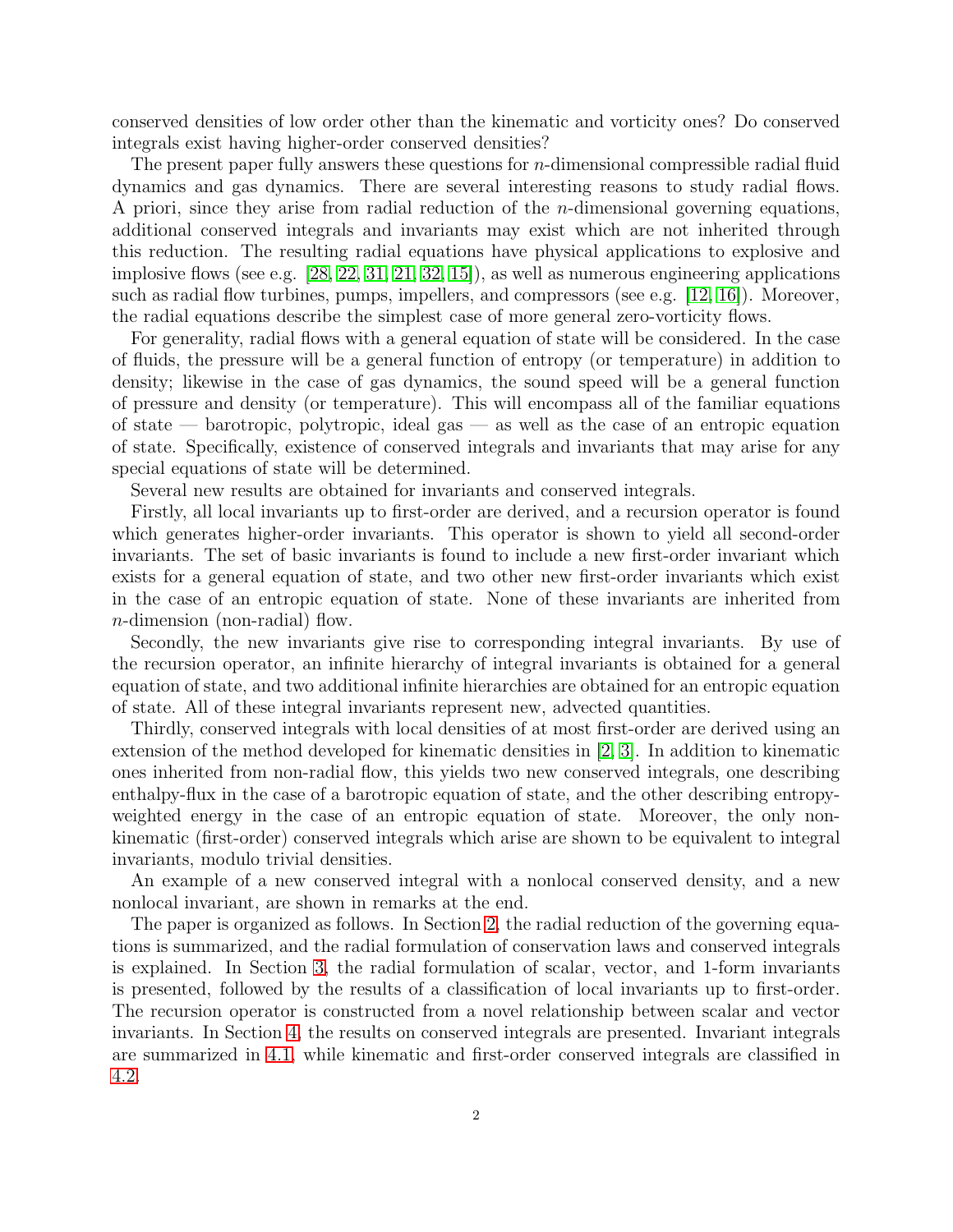<span id="page-2-0"></span>In Section [5,](#page-12-0) some concluding remarks are made. Two appendices provide remarks on computational aspects of the main results, which have been carried out by use of Maple.

#### 2. Governing equations and preliminaries

For fluid flow in  $n$  dimensions without boundaries, the dynamical variables are functions of position  $\vec{x}$  in  $\mathbb{R}^n$  and time t: velocity  $\vec{u}(\vec{x}, t)$ ; density  $\rho(\vec{x}, t)$ ; pressure  $p(\vec{x}, t)$ . Attention is restricted to locally adiabatic flows, with entropy  $S(\vec{x}, t)$ .

The governing equations for compressible flows are given by the Euler equations

$$
\vec{u}_t + \vec{u} \cdot \nabla \vec{u} = -\frac{1}{\rho} \nabla p,\tag{2.1}
$$

$$
\rho_t + \nabla \cdot (\rho \vec{u}) = 0,\tag{2.2}
$$

$$
S_t + \vec{u} \cdot \nabla S = 0. \tag{2.3}
$$

This system is closed by specifying an equation of state, which in general is given by

<span id="page-2-4"></span><span id="page-2-3"></span><span id="page-2-2"></span><span id="page-2-1"></span>
$$
p = p(\rho, S). \tag{2.4}
$$

A worthwhile remark is that all thermodynamic quantities can be obtained in terms of the internal energy (per unit mass)  $e(\rho, S)$  through the thermodynamic relation

$$
T dS = de + p d(1/\rho)
$$
\n<sup>(2.5)</sup>

where  $T$  is the local temperature (per unit mass). In particular, from the equation of state, the internal energy is given by

$$
e(\rho, S) = \int (p/\rho^2) d\rho \tag{2.6}
$$

which determines the temperature

$$
T(\rho, S) = \frac{\partial e}{\partial S}\Big|_{\rho} = \int (p_S/\rho^2) d\rho.
$$
 (2.7)

As is well known [\[32\]](#page-16-12), the Euler equations for compressible fluid flow are equivalent to the equations of gas dynamics as given by the velocity equation [\(2.1\)](#page-2-1), the density equation [\(2.2\)](#page-2-2), and the dynamical equation for pressure

<span id="page-2-5"></span>
$$
p_t + \vec{u} \cdot \nabla p + a^2 \rho \nabla \cdot \vec{u} = 0 \tag{2.8}
$$

where

<span id="page-2-7"></span>
$$
a = a(\rho, p) > 0 \tag{2.9}
$$

is the sound speed. The pressure equation can be derived from the equation of state [\(2.4\)](#page-2-3) by use of the implicit function theorem to obtain  $S = F(\rho, p)$ , which is then substituted into the entropy equation  $(2.3)$  and simplified using the density equation  $(2.2)$ , with

<span id="page-2-6"></span>
$$
a^2 = -F_{\rho}/F_p = \frac{\partial p}{\partial \rho}\Big|_{S = F(\rho, p)}.\tag{2.10}
$$

Conversely, the entropy equation can be recovered from the pressure equation [\(2.8\)](#page-2-5) by solving  $F_{\rho} + a^2(\rho, p)F_{p} = 0$  to obtain  $S = F(\rho, p)$ , which is then observed to satisfy the entropy equation as a consequence of the density and pressure equations.

It will be useful to summarize the most common equations of state [\(2.4\)](#page-2-3) arising in physical applications for the Euler fluid equations and their counterparts for the sound speed [\(2.10\)](#page-2-6) in gas dynamics. Here  $\frac{d}{dt} = \partial_t + \vec{u} \cdot \nabla$  denotes the material derivative.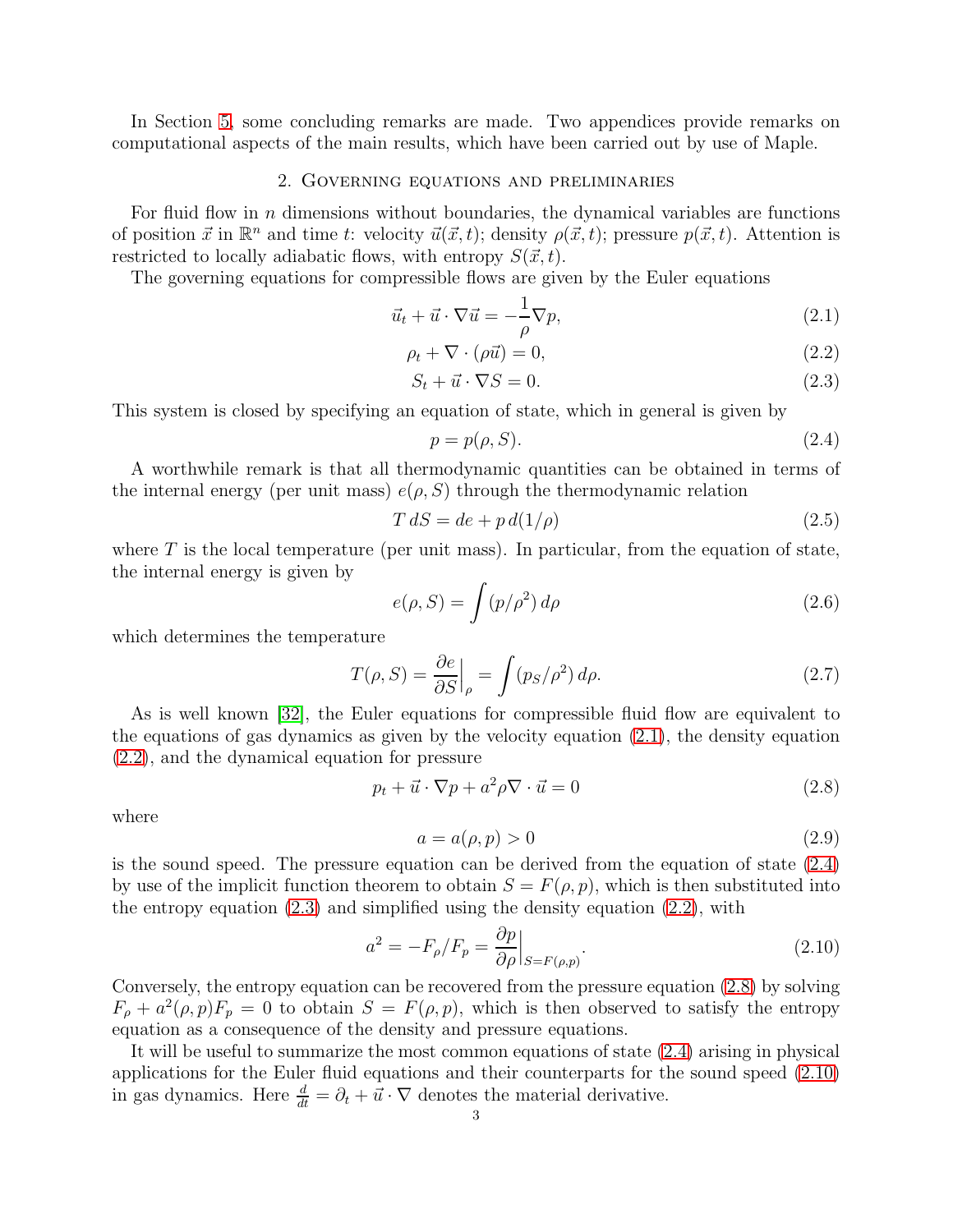(A) non-barotropic equation of state:  $p = f(\rho, S)$ ,  $f_S \neq 0$ ;  $a^2 = f(\rho, F(\rho, p))$ ,  $F_p \neq 0$ . Physically, this describes non-isothermal flows, namely  $\frac{d}{dt}T \neq 0$ .

(B) barotropic equation of state:  $p = f(\rho)$ ,  $f' \neq 0$ ;  $a^2 = f'(\rho)$ . These flows are isothermal, namely  $\frac{d}{dt}T = 0$ .

(C) polytropic (generalized) equation of state:  $p = \kappa(S)\rho^{1+\gamma}, \ \kappa'(S) \neq 0$  and  $\gamma = \text{const.};$  $a^2 = (1 + \gamma)p/\rho$ . In these flows,  $\frac{d}{dt}T = -\gamma T \nabla \cdot \vec{u}$ .

(D) ideal (perfect) gas law equation of state:  $p = k \rho T$ , where k is Boltzmann's constant. This is a special case of a polytropic flow in which  $\gamma = \frac{2}{n}$  $\frac{2}{n}$  and  $\kappa(S) = \exp(\frac{\gamma}{k}S)$ .

(E) entropic equation of state:  $p = \kappa(S)$ ,  $\kappa'(S) \neq 0$ ;  $a = 0$ . In these flows, sound does not propagate, which describes a shockless gas, with  $\frac{d}{dt}T = T\nabla \cdot \vec{u}$ .

An important consequence of the equivalence between the respective governing equations of compressible fluid flow and gas dynamics is that every conservation law and invariant admitted by the fluid equations holds for the gas dynamics equations. This correspondence can be made explicitly manifest when a conservation law or an invariant is expressed solely in terms of t, r,  $\vec{u}$ ,  $\rho$ , p, e.

2.1. **Radial flow.** The reduction of the governing equations  $(2.1)$ – $(2.3)$  to radial flows consists of taking  $\vec{u}, \rho$ , S to be functions of only  $r = |\vec{x}|$  and t, and requiring  $\vec{u}$  to be parallel to the radial unit vector  $\hat{r} = (1/r)\vec{x}$ . Thus,

<span id="page-3-0"></span>
$$
\vec{u} = \vec{u}(r, t) = U(r, t)\hat{r}, \quad \rho = \rho(r, t), \quad S = S(r, t).
$$
 (2.11)

These variables satisfy the reduced Euler equations

$$
U_t + U U_r + (p_S S_r + p_\rho \rho_r) / \rho = 0,
$$
\n(2.12)

<span id="page-3-2"></span><span id="page-3-1"></span>
$$
\rho_t + (U\rho)_r + \frac{n-1}{r}U\rho = 0,\tag{2.13}
$$

$$
S_t + US_r = 0.\t\t(2.14)
$$

Note that the vorticity of a radial flow is zero, since  $\nabla \wedge \vec{u} = -\hat{r} \wedge \nabla U = -(\hat{r} \wedge \hat{r})U_r = 0$ , due to  $\nabla \wedge \hat{r} = 0$  and  $\nabla r = \hat{r}$ . Zero vorticity flows have the general form  $\vec{u} = \nabla \phi$  for any function  $\phi(\vec{x}, t)$ , with  $\phi = \phi(r, t)$  in the particular case of radial flows.

Radial reduction  $(2.11)$  coincides with spherical symmetry reduction when  $n > 2$  but it is more restrictive when  $n = 2$ . Spherical symmetry is defined by invariance of the fluid variables under the rotation group  $SO(n)$ :  $\mathcal{L}_{\vec{\xi}}\vec{u} = 0$ ,  $\mathcal{L}_{\vec{\xi}}\rho = 0$ ,  $\mathcal{L}_{\vec{\xi}}S = 0$ , for all vector fields  $\vec{\xi}$  that generate rotations in  $\mathbb{R}^n$ . This invariance holds for radial reduction. In  $n=2$ dimensions, however, any vector field of the form  $\vec{u}(r, t)$  is spherically symmetric.

The radial fluid equations  $(2.12)$ – $(2.14)$  are equivalent to the equations of radial gas dynamics where the radial reduction of the pressure equation [\(2.8\)](#page-2-5) is given by

$$
p_t + Up_r + a^2 \rho (U_r + \frac{n-1}{r} U) = 0,\t\t(2.15)
$$

while the velocity equation is formulated as

$$
U_t + U U_r + p_r / \rho = 0. \tag{2.16}
$$

Here the sound speed [\(2.9\)](#page-2-7) has the role of an equation of state, through the correspondence  $(2.10).$  $(2.10).$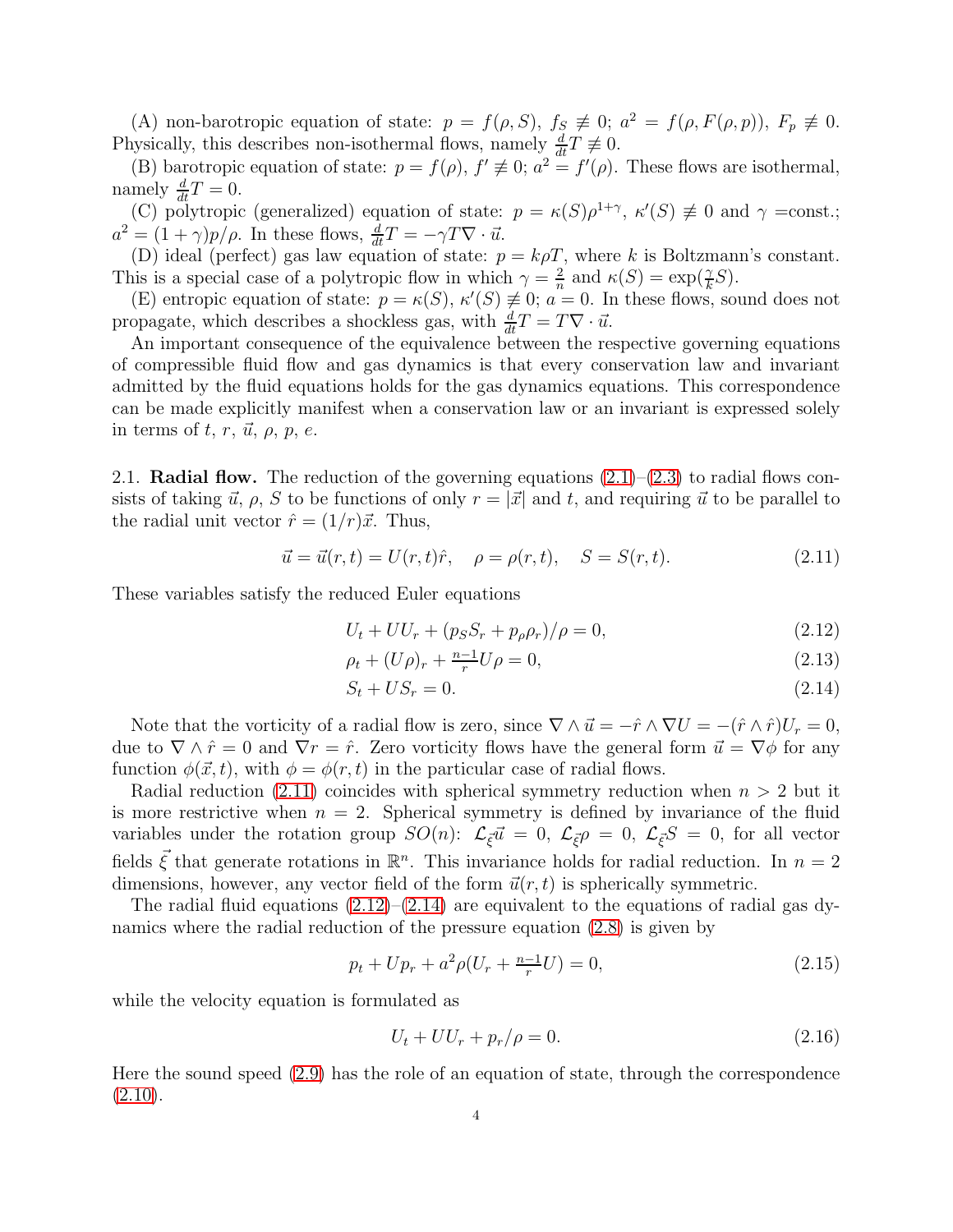2.2. **Radial conservation laws.** A local conservation law of the fluid equations  $(2.1)$ – $(2.3)$ is a continuity equation

<span id="page-4-0"></span>
$$
\left(D_t \Phi^t + D_{\vec{x}} \cdot \vec{\Phi}\right)|_{\mathcal{E}} = 0\tag{2.17}
$$

holding on all solutions of the equations, where  $\Phi^t$  is the conserved density and  $\vec{\Phi}$  is the spatial flux, which are functions of the fluid variables and their spatial derivatives, in addition to  $\vec{x}$ and  $t$ . In particular, note that all  $t$ -derivatives can be eliminated through use of equations  $(2.1)$ – $(2.3)$ . Here  $\mathcal E$  denotes the space of solutions;  $D_t$  denotes a total time derivative, and  $D_{\vec{x}}$  denotes a total gradient (space derivative).

Under radial reduction, the spatial flux is required to have the form  $\vec{\Phi} = \Phi^r \hat{r}$ , whereby a conservation law [\(2.17\)](#page-4-0) becomes

<span id="page-4-1"></span>
$$
\left(D_t \Phi^t + D_r \Phi^r + \frac{n-1}{r} \Phi^r\right)\Big|_{\mathcal{E}} = 0\tag{2.18}
$$

due to  $\nabla \cdot \hat{r} = (n-1)/r$ . A radial conservation law [\(2.18\)](#page-4-1) can be expressed in an equivalent form of a total  $t, r$ -derivative

<span id="page-4-2"></span>
$$
(D_t(r^{n-1}\Phi^t) + D_r(r^{n-1}\Phi^r))\Big|_{\mathcal{E}} = 0.
$$
\n(2.19)

The conserved density  $\Phi^t$  and radial flux  $\Phi^r$  are functions of the fluid variables  $U(r, t)$ ,  $\rho(t, r)$ ,  $S(t, r)$ , and their radial derivatives, in addition to r and t.

2.3. Radial conserved integrals. Every radial conservation law [\(2.19\)](#page-4-2) can be integrated over  $0 \leq r < \infty$  to obtain a conserved (time-independent) radial integral

$$
\frac{d}{dt} \int_0^\infty \Phi^t r^{n-1} dr \Big|_{\mathcal{E}} = 0 \tag{2.20}
$$

if the radial flux satisfies the conditions  $\lim_{r\to 0} r^{n-1} \Phi^r = 0$  and  $\lim_{r\to \infty} r^{n-1} \Phi^r = 0$ . The conserved integral  $\int_0^\infty \Phi^t r^{n-1} dr \Big|_{\mathcal{E}}$  is related to the radial reduction of an *n*-dimensional conserved integral which satisfies  $\frac{d}{dt}\int_{\mathbb{R}^n}\Phi^t d^n x\Big|_{\mathcal{E}} = -\lim_{r\to\infty}\oint_{S^n(r)}\vec{\Phi}\cdot\hat{r} d^{n-1}A$  from integration of a *n*-dimensional conservation law  $(2.17)$  over  $\mathbb{R}^n$  followed by use of the divergence theorem, where  $S<sup>n</sup>(r)$  denotes the *n*-sphere of radius r and  $d<sup>n-1</sup>A$  denotes the area element. Radial reduction leads to the relations  $\int_{\mathbb{R}^n} \Phi^t d^n x = \text{vol}(S^n) \int_0^\infty \Phi^t r^{n-1} dr$  and  $\oint_{S^n(r)} \vec{\Phi} \cdot \hat{r} d^{n-1}A = \text{vol}(S^n) \Phi^r r^{n-1}$ , where  $S^n$  is the unit *n*-sphere and vol( $S^n$ ) denotes its hypersurface area.

In general, a conservation law is locally trivial [\[26,](#page-16-14) [7,](#page-15-11) [8\]](#page-15-12) when it holds as a differential identity that contains no local information about solutions. Namely, the conserved density is given by a total spatial divergence  $\Phi^t = D_{\vec{x}} \cdot \vec{\Theta}$ , while the spatial flux is given by a time derivative  $\vec{\Phi} = -D_t \vec{\Theta}|_{\mathcal{E}}$ , where  $\vec{\Theta}$  is a vector function of the fluid variables and their spatial derivatives, in addition to  $\vec{x}$  and t. Thus, in the case of a radial conservation law [\(2.19\)](#page-4-2), it is locally trivial if and only if

$$
\Phi^t = D_r \Theta + \frac{n-1}{r} \Theta, \quad \Phi^r = -D_t \Theta \vert_{\mathcal{E}} \tag{2.21}
$$

holds for some scalar function  $\Theta$  of the radial fluid variables and their radial derivatives, in addition to r and t. Only non-trivial radial conservation laws are of physical interest. Two radial conservation laws that differ by a locally trivial conservation law are physically equivalent.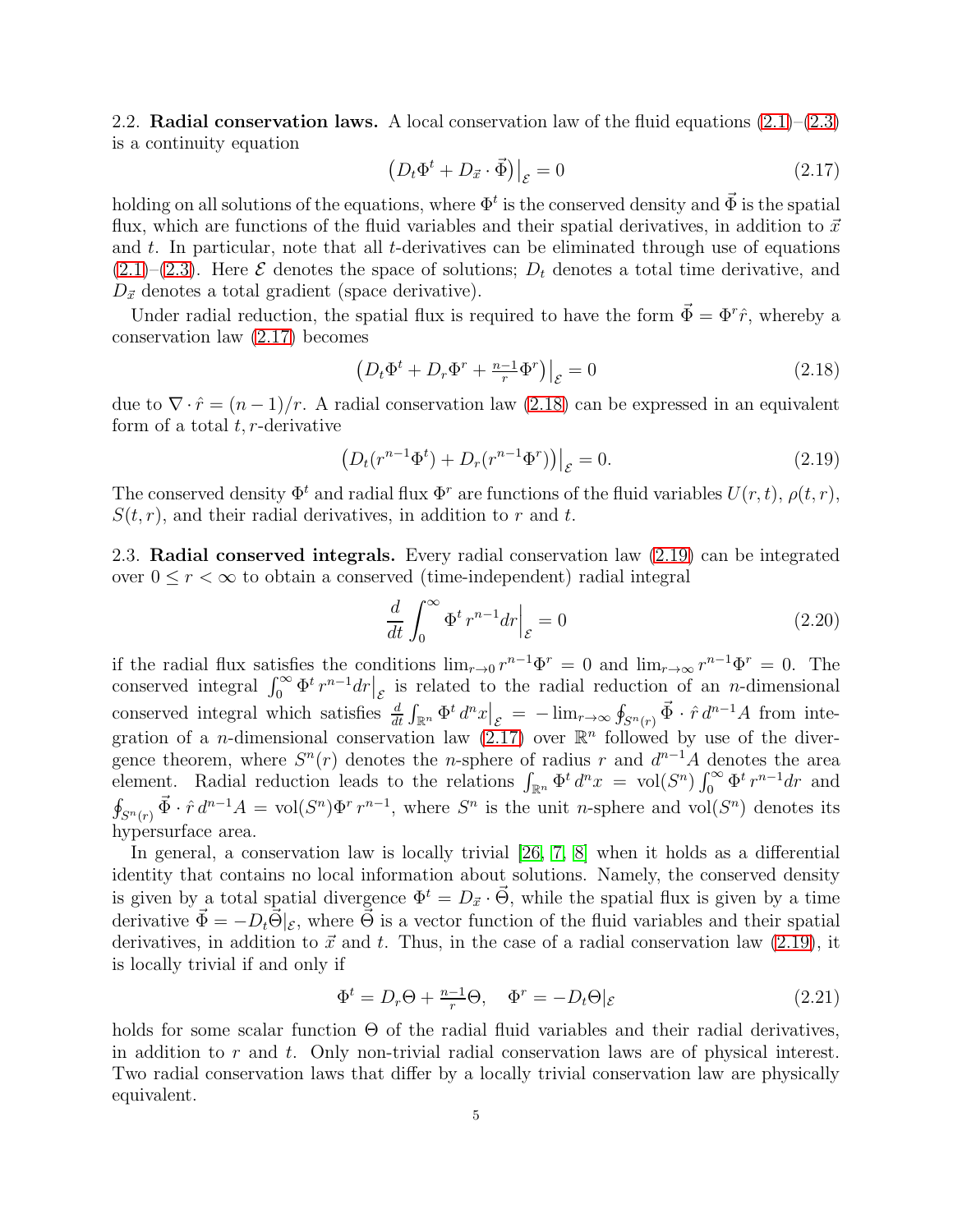It is useful in fluid dynamics to consider conserved integrals on finite moving domains  $V(t)$ that are transported by the flow in  $\mathbb{R}^n$  (see e.g. [\[19,](#page-16-15) [20,](#page-16-16) [11\]](#page-15-7)). For radial flows, this type of conserved integral has the form

<span id="page-5-1"></span>
$$
\frac{d}{dt} \int_{V(t)} \Phi^t r^{n-1} dr \Big|_{\mathcal{E}} = - \left( r^{n-1} \Psi \right) \Big|_{\partial V(t)} \tag{2.22}
$$

whose physical content is that the rate of change of the moving integral  $\int_{V(t)} \Phi^t r^{n-1} dr \Big|_{\mathcal{E}}$  on a transported radial domain  $V(t)$  is balanced by the net outward radial flux  $(r^{n-1}\Psi)|_{\partial V(t)}$ through the moving boundary  $\partial V(t)$ . A moving conserved integral will hold for all transported radial domains if and only if the conserved density  $\Phi^t (\equiv C)$  and moving radial flux  $\Psi$  $(\equiv \vec{F} \cdot \hat{r})$  satisfy a local radial conservation law [\(2.19\)](#page-4-2) in which  $\Phi^r = \Psi + U \Phi^t$ . Stated equivalently, any local radial conservation law [\(2.19\)](#page-4-2) yields a moving conserved integral [\(2.22\)](#page-5-1) on any transported radial domain  $V(t)$ , with the moving flux being given by

$$
\Psi = \Phi^r - U\Phi^t. \tag{2.23}
$$

For all transported domains, a moving conserved integral [\(2.22\)](#page-5-1) will yield a constant of motion,  $\frac{d}{dt} \int_{V(t)} \Phi^t r^{n-1} dr \Big|_{\mathcal{E}} = 0$ , also called an integral invariant, if and only if  $\Psi |_{\mathcal{E}} \equiv 0$ .

Note that the moving flux of a locally trivial radial conservation law is given by  $\Psi|_{\mathcal{E}} =$  $-(D_t\Theta + UD_r\Theta)|_{\mathcal{E}} = -\frac{d}{dt}\Theta|_{\mathcal{E}}$ . Hence, the corresponding moving conserved integral is simply an identity  $\frac{d}{dt} \int_{V(t)} D_r(r^{n-1}\Theta) dr \Big|_{\mathcal{E}} = -(-r^{n-1}\frac{d}{dt}\Theta) \Big|_{\partial V(t)}$ . Two moving conserved integrals that differ by a locally trivial moving conserved integral are thereby physically equivalent.

## 3. Invariants

<span id="page-5-0"></span>An invariant of the *n*-dimensional Euler equations  $(2.1)$ – $(2.3)$  is a quantity J that is advected (frozen-in) by the flow. This property has the geometrical formulation that J is Lie dragged by the flow,

$$
(D_t \mathbf{J} + \mathcal{L}_{\vec{u}} \mathbf{J}) \mid_{\mathcal{E}} = 0 \tag{3.1}
$$

where  $\mathcal{L}_{\vec{u}}$  is the Lie derivative with respect to the velocity  $\vec{u}$ . The underlying operator  $D_t+\mathcal{L}_{\vec{u}}$ here is a tensorial generalization of the material derivative  $d/dt = \partial_t + \vec{u} \cdot \nabla$ . In general, J is a function of the fluid variables, their spatial derivatives, and  $\vec{x}$ ,  $t$ . The simplest example is entropy  $J = S$ , which is a scalar invariant.

For radial flow, as governed by the radial Euler equations  $(2.12)$ – $(2.14)$ , invariants can be obtained by radial reduction of invariants in  $\mathbb{R}^n$ . However, apart from S, all known ones [\[11,](#page-15-7) [13,](#page-15-4) [6\]](#page-15-8) involve vorticity and hence they become trivial in radial flows. Nevertheless, invariants may exist which are not inherited through reduction. Such quantities are sometimes called "hidden".

There are three basic geometrical types of invariants: scalars, vectors, 1-forms. In radial flow, these types turn out to be mutually related to each other and to conservation laws.

Scalars. A scalar function  $J = J$  will be an invariant of the radial Euler equations [\(2.12\)](#page-3-1)– [\(2.14\)](#page-3-2) if and only if it satisfies

<span id="page-5-2"></span>
$$
\left. \frac{dJ}{dt} \right|_{\mathcal{E}} = (D_t J + U D_r J) \mid_{\mathcal{E}} = 0 \tag{3.2}
$$

since the Lie derivative acts as  $\mathcal{L}_{\vec{u}} = \vec{u} \cdot D_{\vec{x}} = UD_r$ . Thus, a scalar invariant is simply an advected (material) quantity.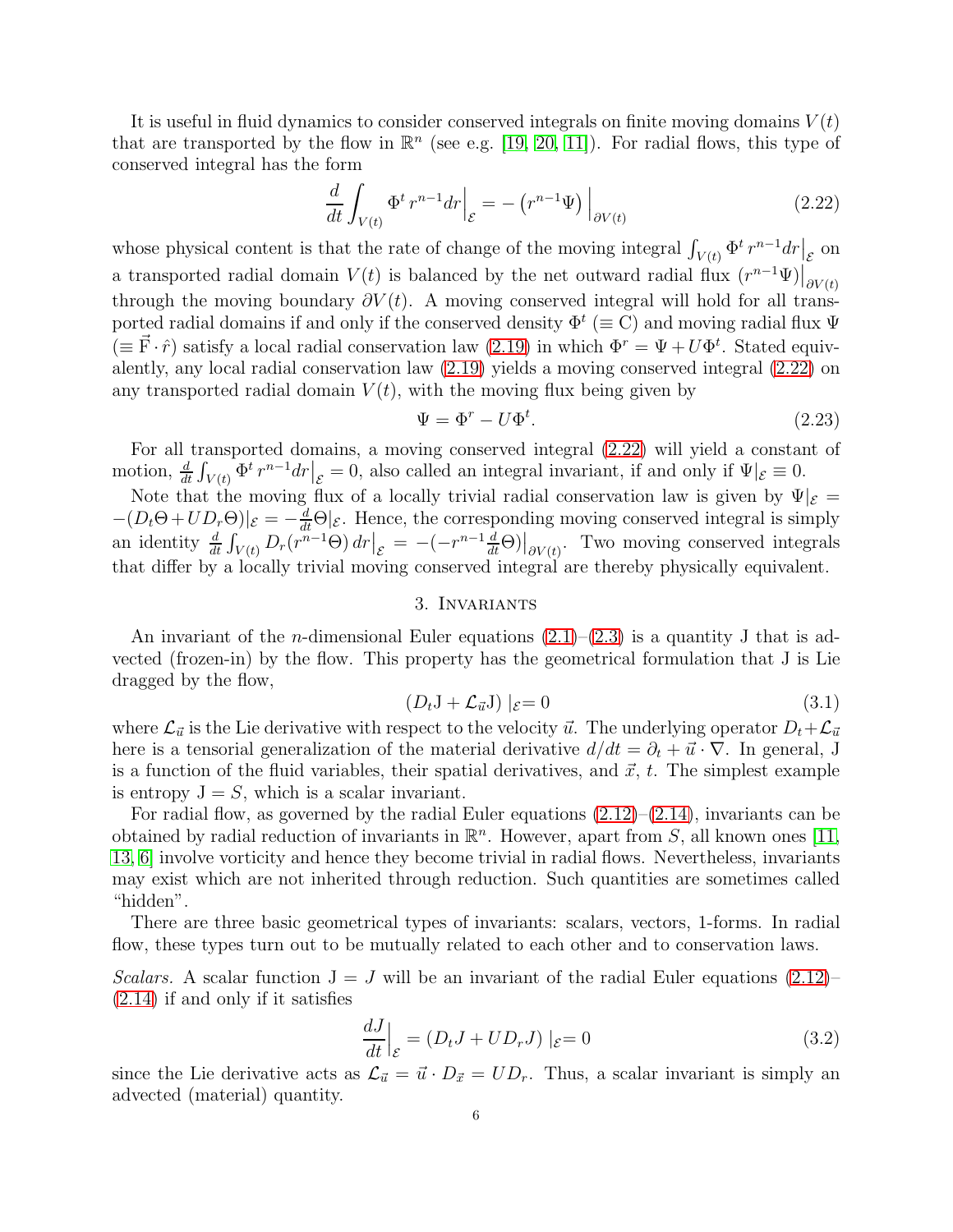Every scalar invariant can be easily shown to correspond to a local conservation law [\(2.19\)](#page-4-2) given by  $\Phi^t = r^{n-1} \rho J$  and  $\Phi^r = r^{n-1} \rho U J$ . Since  $\Psi \equiv 0$ , the conservation law yields an integral invariant  $\int_{V(t)} \rho J r^{n-1} dr |_{\mathcal{E}}$ .

1-forms. A radial 1-form can be expressed as  $J = Jdr$  in terms of a scalar function J. To yield a 1-form invariant of the radial Euler equations  $(2.12)$ – $(2.14)$ , J must satisfy

<span id="page-6-0"></span>
$$
(D_t J + D_r (U J)) |_{\mathcal{E}} = 0.
$$
\n(3.3)

This follows from Cartan's formula for the action of a Lie derivative on a 1-form:  $\mathcal{L}_{\vec{u}}J =$  $\vec{u}$  dJ + d( $\vec{u}$ ]). Its radial version is obtained via the relations  $dJ = J_r dr \wedge dr = 0$  and  $\mathbf{d}(\vec{u}\,|\,J) = \mathbf{d}(UJ) = D_r(UJ)\mathbf{d}r.$ 

Every radial 1-form invariant directly corresponds to a local conservation law [\(2.19\)](#page-4-2) with  $\Phi^t = r^{1-n}J$  and  $\Phi^r = r^{1-n}UJ$ . This yields an integral invariant  $\int_{V(t)} J dr |_{\mathcal{E}}$ , since the conservation law has  $\Psi \equiv 0$ .

Vectors. A radial vector can be expressed as  $J = J\hat{r}$  in terms of a scalar function J. For  $J\hat{r}$ to be a vector invariant of the radial Euler equations  $(2.12)$ – $(2.14)$ , J must satisfy

<span id="page-6-1"></span>
$$
(D_t J + U D_r J - J D_r U)|_{\mathcal{E}} = 0.
$$
\n(3.4)

This is a consequence of the commutator formula for the action of a Lie derivative on a vector:  $\mathcal{L}_{\vec{u}}J = \vec{u} \cdot D_{\vec{x}}J - J \cdot D_{\vec{x}}\vec{u}$ . The radial version follows from the relations  $\vec{u} \cdot D_{\vec{x}}J = (UD_rJ)\hat{r}$ and  $J \cdot D_{\vec{x}} \vec{u} = (JD_r U)\hat{r}$  along with  $D_r \hat{r} = 0$ .

3.1. Properties. These three basic types of invariants are mutually related through their determining equations  $(3.2)$ ,  $(3.3)$ ,  $(3.4)$  in terms of J.

<span id="page-6-3"></span>Proposition 3.1. The following conditions are equivalent:

- $(i)$  J is a scalar invariant; (ii)  $r^{n-1}\rho Jdr$  is a 1-form invariant;
- (iii)  $r^{1-n}/(\rho J)\hat{r}$  is a vector invariant;
- (iv)  $\int_{V(t)} \rho J r^{n-1} dr|_{\mathcal{E}}$  is an integral invariant for all transported radial domains  $V(t)$ .

The proof amounts to verifying that if  $J_{\text{scal}} = J$  satisfies equation [\(3.2\)](#page-5-2) then  $J_{1\text{-form}} =$  $r^{n-1}\rho J$  satisfies equation [\(3.3\)](#page-6-0) and  $J_{\text{vec.}} = r^{1-n}/(\rho J)$  satisfies equation [\(3.4\)](#page-6-1), and conversely.

A similar computation shows that  $J_{\text{vec}} D_r J_{\text{scal}} = J$  satisfies equation [\(3.2\)](#page-5-2). This yields the following interesting result which provides a recursion operator on invariants.

<span id="page-6-2"></span>**Proposition 3.2.** Suppose  $J_1$  and  $J_2$  are scalar invariants. Then: (i)  $J_3 = (r^{1-n}/\rho)J_2D_rJ_1$ and  $J_4 = f(J_1, J_2)$  are also scalar invariants, where f is any function on  $\mathbb{R}^2$ ; (ii)  $\mathcal{I} =$  $\int_{V(t)} J_2(D_r J_1) \, dr|_{\mathcal{E}}$  is an integral invariant, where  $V(t)$  is any transported radial domain. This integral is non-trivial iff  $D_r(J_2/J_1) \not\equiv 0$ .

Corresponding versions can be formulated for 1-form invariants and vector invariants.

3.2. Results. All invariants can be found, in principle, by solving one of the determining equations [\(3.2\)](#page-5-2), [\(3.3\)](#page-6-0), [\(3.4\)](#page-6-1). A classification of scalar invariants up to first-order,  $J(t, r, U, \rho, S, U_r, \rho_r, S_r)$ , will now be presented. Remarks on the computation are given in Appendix [A.](#page-13-0)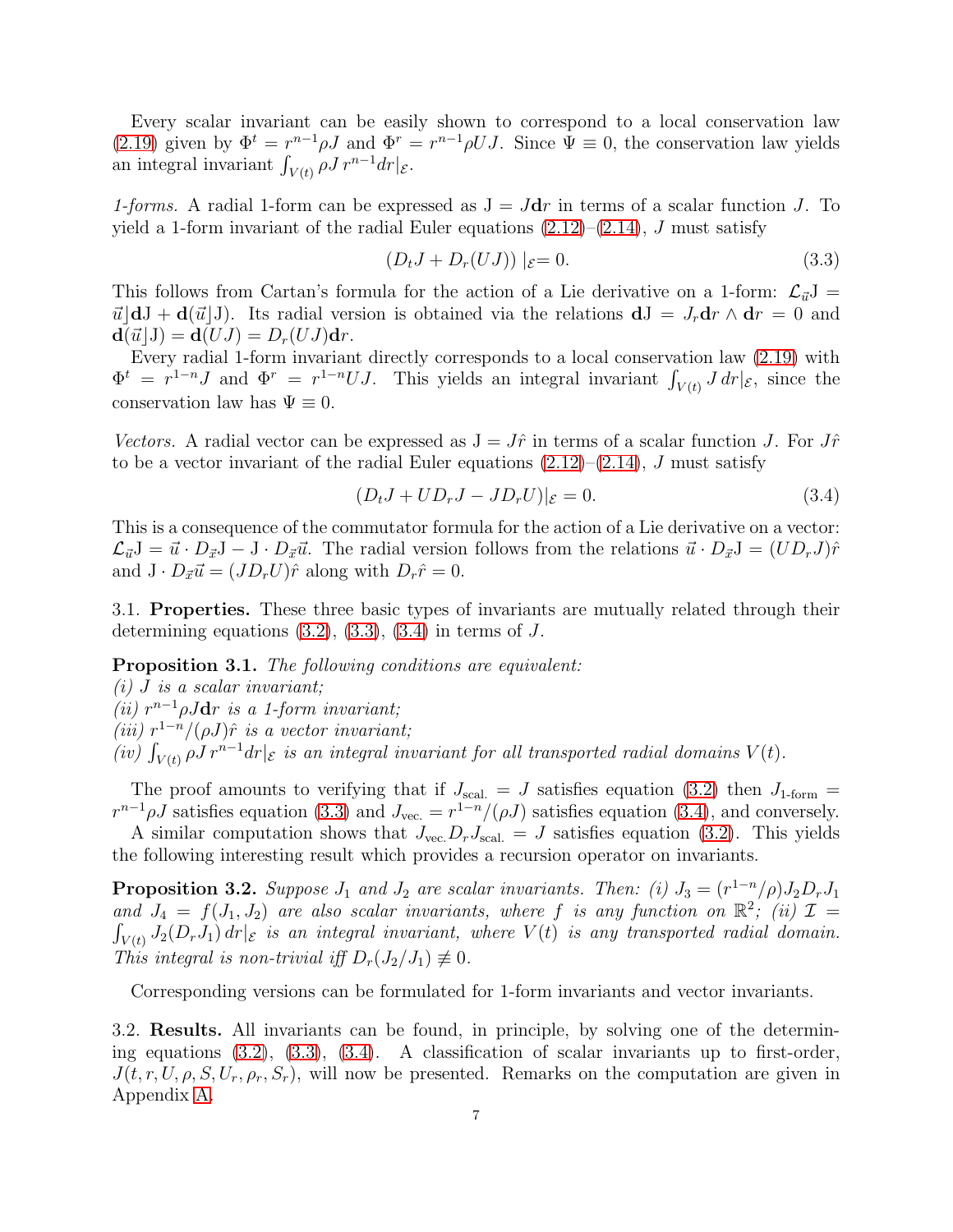<span id="page-7-5"></span>**Theorem 3.3.** (i) For a general equation of state  $(2.4)$ , all scalar invariants up to first-order are functions of

$$
S, \quad r^{1-n} S_r / \rho. \tag{3.5}
$$

(ii) The only special equation of state for which additional scalar invariants arise up to firstorder is the entropic case  $p = \kappa(S)$ , where  $\kappa$  is an arbitrary non-constant function. The additional invariants are functions of

<span id="page-7-1"></span>
$$
U^{2} + \frac{2}{n} r \kappa'(S) S_{r}/\rho, \quad \int_{0}^{r} \frac{dy}{\sqrt{U^{2} + \frac{2}{n}(1 - (y/r)^{n}) r \kappa'(S) S_{r}/\rho}} - t.
$$
 (3.6)

From part (i) of Proposition [3.2,](#page-6-2) the trivial invariant  $J = 1$  yields a recursion operator

<span id="page-7-7"></span>
$$
\mathcal{R} = (r^{1-n}/\rho)D_r. \tag{3.7}
$$

When this operator is applied to the basic invariant S, the first-order invariant  $r^{1-n}S_r/\rho$  is obtained. Repeated application yields a hierarchy of successively higher-order invariants,

<span id="page-7-4"></span><span id="page-7-3"></span><span id="page-7-2"></span>
$$
J_l = \mathcal{R}^l S \tag{3.8}
$$

for  $l = 1, 2, \ldots$ , with the second-order invariant being given by  $(r^{1-n}/\rho)^2 (S_{rr} - S_r \rho_r/\rho +$  $1-n$  $\frac{1-n}{r}S_r$ ). Moreover, all second-order invariants for a general equation of state [\(2.4\)](#page-2-3) turn out to be exhausted by an arbitrary function of  $S$ ,  $J_1$ ,  $J_2$ , as discussed in Appendix [A.](#page-13-0)

In the case of an entropic equation of state  $p = \kappa(S)$ , additional higher-order invariants can be obtained by applying  $\mathcal R$  to the two invariants [\(3.6\)](#page-7-1):

$$
J_{1,l} = \mathcal{R}^{l-1} \left( U^2 + \frac{2}{n} r p_r / \rho \right), \tag{3.9}
$$

$$
J_{2,l} = \mathcal{R}^{l-1}(A(r, U, p_r/\rho) - t) = \int_0^1 \mathcal{R}^l(r/\sqrt{U^2 + \frac{2}{n}(1 - y^n)r p_r/\rho}) dy,
$$
(3.10)

for  $l = 2, 3, \ldots$ , where

<span id="page-7-6"></span>
$$
A(r, U, p_r/\rho) = \int_0^r \frac{dy}{\sqrt{U^2 + \frac{2}{n}(1 - (y/r)^n)rp_r/\rho}} = \int_0^1 \frac{r \, dy}{\sqrt{U^2 + \frac{2}{n}(1 - y^n)rp_r/\rho}} \tag{3.11}
$$

Thus, the following main result has been established.

**Theorem 3.4.** The radial Euler equations  $(2.12)$ – $(2.14)$  possess a hierarchy of scalar invariants  $(3.8)$  of order  $l = 0, 1, 2, \ldots$  for a general equation of state, and two additional hierarchies of scalar invariants [\(3.6\)](#page-7-1) of order 1, [\(3.9\)](#page-7-3) and [\(3.10\)](#page-7-4) of order  $l = 2, 3, \ldots$ , for an entropic equation of state.

<span id="page-7-0"></span>Finally, each hierarchy of invariants yields a corresponding hierarchy of invariant integrals, which will be discussed in the next section.

## 4. Conserved integrals

It will be useful to divide the set of non-trivial conserved integrals into two distinct types: ones whose moving flux is zero, which are integral invariants representing advected quantities; ones with non-zero moving flux, which represent non-advected conserved quantities. For each type, a classification result will be presented.

These classifications will show that the radial Euler equations  $(2.12)$ – $(2.14)$  possess both types of conserved integrals besides those that are inherited from radial reduction of the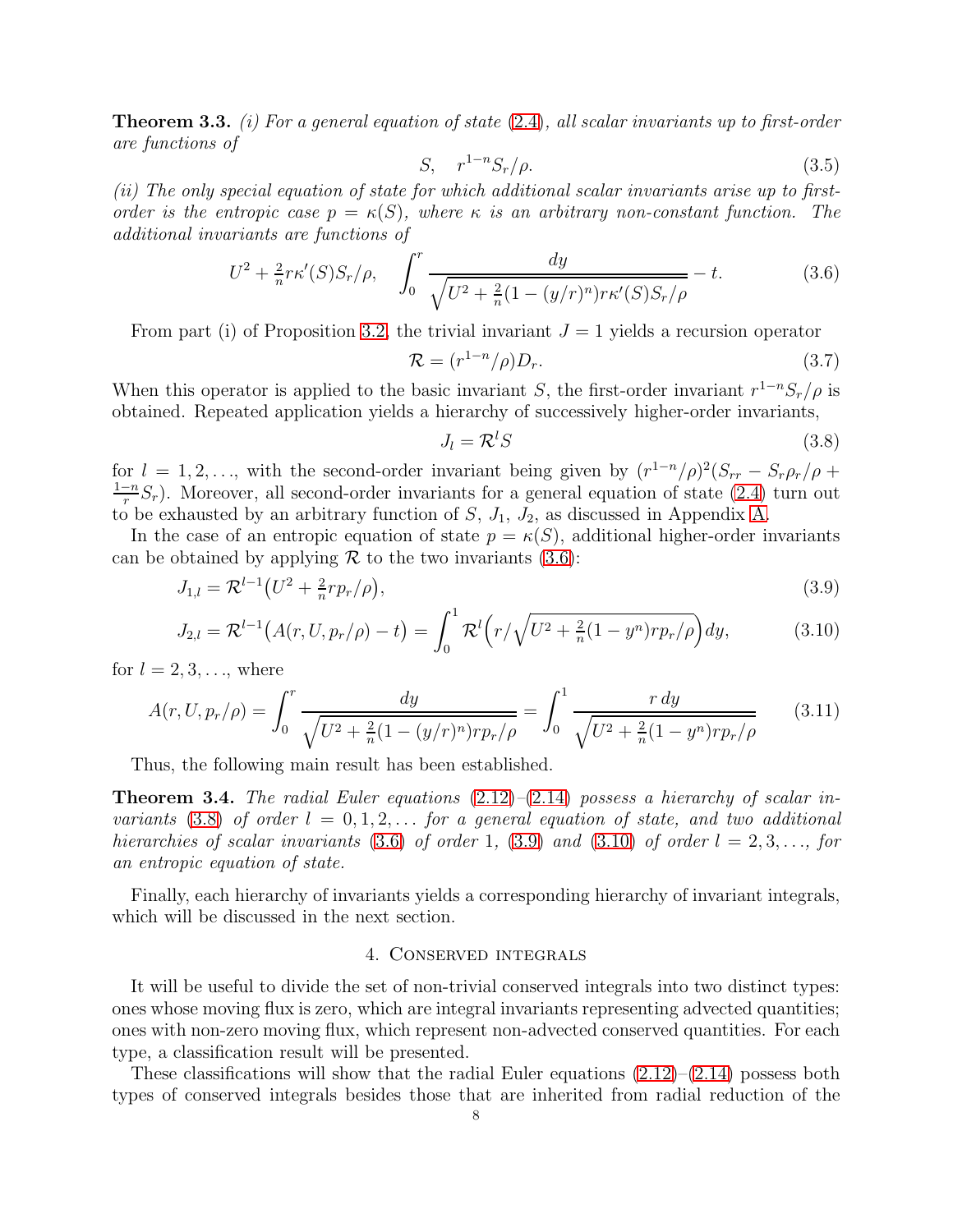conserved integrals known for *n*-dimensional fluid flow [\[19,](#page-16-15) [20,](#page-16-16) [2,](#page-15-0) [3\]](#page-15-1). The known conserved integrals comprise kinematic conservation laws — whose conserved density and spatial flux involve only the time and space coordinates, and the fluid variables, but not their derivatives; and vorticity conservation laws — in which the conserved density involves the vorticity scalar in even dimensions and the vorticity vector in odd dimensions [\[11\]](#page-15-7). A complete classification is shown in Ref. [\[3\]](#page-15-1), which encompasses all equations of state [\(2.4\)](#page-2-3) excluding the entropic case  $p = \kappa(S)$ . Under radial reduction, the vorticity conserved integrals are trivial, since  $\nabla \wedge \vec{u} = 0.$ 

<span id="page-8-0"></span>4.1. Integral invariants. The classification of scalar invariants (up to first order) stated in Theorem [3.3](#page-7-5) provides, through Proposition [3.1,](#page-6-3) a corresponding classification of radial integral invariants

<span id="page-8-1"></span>
$$
\frac{d}{dt} \int_{V(t)} \Phi^t r^{n-1} dr \Big|_{\mathcal{E}} = 0 \tag{4.1}
$$

with conserved densities of the form

<span id="page-8-2"></span>
$$
\Phi^t = \rho J(t, r, U, \rho, S, U_r, \rho_r, S_r). \tag{4.2}
$$

These conserved integrals are advected quantities for the radial Euler equations  $(2.12)$ – $(2.14)$ .

**Theorem 4.1.** (i) For a general equation of state  $(2.4)$ , all integral invariants  $(4.1)$  up to first order [\(4.2\)](#page-8-2) are given by

<span id="page-8-3"></span>
$$
\frac{d}{dt} \int_{V(t)} \rho f(S, r^{1-n} S_r/\rho) r^{n-1} dr \Big|_{\mathcal{E}} = 0 \tag{4.3}
$$

where f is an arbitrary function. (ii) The only special equation of state for which additional integral invariants arise up to first order is the entropic case  $p = \kappa(S)$ , where  $\kappa$  is an arbitrary non-constant function. The additional integral invariants are given by

<span id="page-8-4"></span>
$$
\frac{d}{dt} \int_{V(t)} \rho f\left(S, r^{1-n} S_r/\rho, U^2 + \frac{2}{n} r p_r/\rho, A(r, U, p_r/\rho) - t\right) r^{n-1} dr \Big|_{\mathcal{E}} = 0 \tag{4.4}
$$

where f is an arbitrary function, and  $A(r, U, p_r/\rho)$  is expression [\(3.11\)](#page-7-6).

The integral invariants of zeroth order comprise mass  $\int_{V(t)} \rho r^{n-1} dr$  when  $f = 1$ , and total entropy in the generalized form  $\int_{V(t)} \rho f(S) r^{n-1} dr$  when f is non-constant. These two advected quantities are inherited from radial reduction of the kinematic integral invariants known for the *n*-dimensional Euler equations  $(2.1)$ – $(2.3)$  from the classification of kinematic conservation laws in Ref. [\[3\]](#page-15-1).

The first-order integral invariants in both cases (i) and (ii) are new. They can be viewed as "hidden" advected quantities which exist only for radial flow.

In case (i), the integral  $(4.3)$  is non-trivial whenever f is not a linear homogeneous function in its second argument, namely  $f(S, J_1) \neq F(S)J_1$ , since otherwise the conserved density has the locally trivial form  $r^{n-1}\Phi^t = F(S)S_r$  which is a total radial derivative.

In case (ii), the integral  $(4.4)$  is non-trivial whenever f is a non-constant function in at least one of its last two arguments, namely it has some dependence on  $U$ . As an example, the energy-like integrals  $\int_{V(t)} \rho\left(\frac{1}{2}\right)$  $\frac{1}{2}U^2 + \frac{r}{n}$  $(\frac{r}{n}p_r)^i r^{n-1} dr$ ,  $i = 1, 2, \ldots$ , are advected for an entropic equation of state. For  $i = 1$ , note that this integral is equivalent to the energy integral [\(4.10\)](#page-10-0) with  $p = \kappa(S) = -\rho e$ . The equivalence can be seen from the relation  $\frac{1}{2}U^2 + \frac{1}{n}$  $\frac{1}{n}rp_r/\rho=$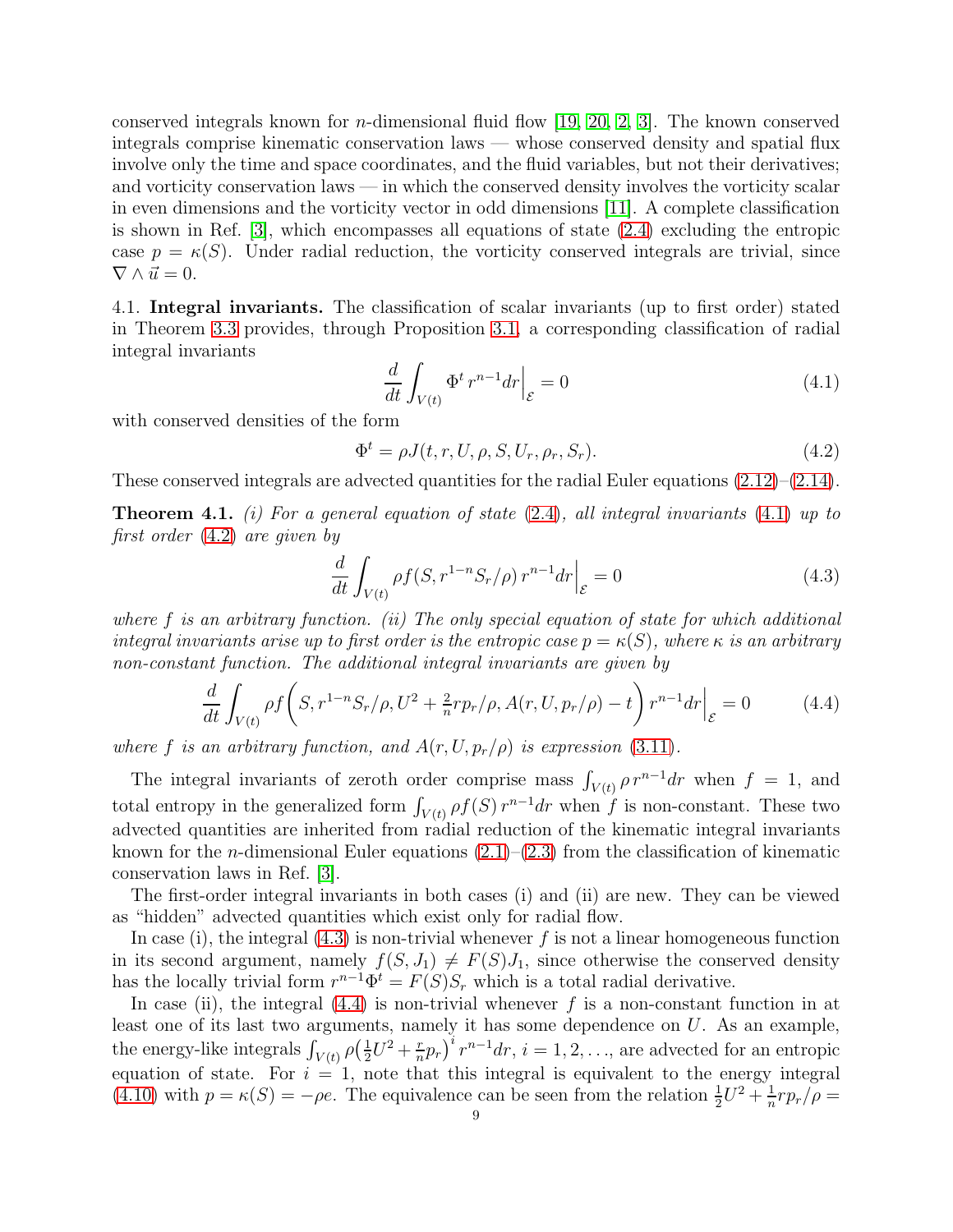$r^{n-1}(\frac{1}{2})$  $\frac{1}{2}\rho U^2 \rho e$ ) +  $D_r(\frac{1}{n})$  $\frac{1}{n}r^{n}p$ ) between the densities, which differ by a total *r*-derivative, so thus the two integrals agree modulo a trivial integral.

Another example is the integral quantity  $\int_{V(t)} \rho(A(r, U, p_r/\rho) - t) r^{n-1} dr = \mathcal{A}_{V(t)} - t \mathcal{M}_{V(t)}$ , which has explicit dependence on t, where  $\mathcal{M}_{V(t)} = \int_{V(t)} \rho r^{n-1} dr$  is the mass integral, and  $\mathcal{A}_{V(t)} = \int_{V(t)} \rho A(r, U, p_r/\rho) r^{n-1} dr$  is a non-conserved integral. Note, as a consequence,  $\frac{d}{dt}\mathcal{A}_{V(t)} = M_{V(t)}$  =const. implies that  $\mathcal{A}_{V(t)}$  is a non-decreasing quantity in the flow.

In both cases (i) and (ii), integral invariants of higher-order can be obtained from the hierarchies of scalar invariants  $(3.8)$ ,  $(3.9)$  and  $(3.10)$ .

Theorem 4.2. For any equation of state,

<span id="page-9-3"></span>
$$
\mathcal{I}_l = \int_{V(t)} \rho f(J_0, J_1, \dots, J_l) \, r^{n-1} dr \tag{4.5}
$$

is an integral invariant of order  $l \geq 1$  if f is non-constant in its last argument. It is non-trivial at order l if and only if f is nonlinear in its last argument, namely  $f \neq$  $F(J_0, J_1, \ldots, J_{l-1})J_l.$ 

The demonstration of non-triviality follows from expressing the conserved density as

$$
r^{n-1}\Phi^t = FD_rJ_{l-1} = D_r\left(\int F\,dJ_{l-1}\right) - r^{n-1}\rho\int\left(J_1F_{J_0} + \dots + J_{l-1}F_{J_{l-2}}\right)dJ_{l-1} \tag{4.6}
$$

which is locally trivial modulo terms of order less than  $l$ .

A similar result holds for an entropic equation of state, where f has additional dependence on the higher-order invariants [\(3.9\)](#page-7-3), [\(3.10\)](#page-7-4), and as well as the two first-order invariants [\(3.6\)](#page-7-1), denoted  $J_{1,1}$  and  $J_{2,1}$  respectively.

Theorem 4.3. For an entropic equation of state,

<span id="page-9-4"></span>
$$
\mathcal{I}'_l = \int_{V(t)} \rho f(J_0, J_1, J_{1,1}, J_{2,1}, \dots, J_l, J_{1,l}, J_{2,l}) r^{n-1} dr \tag{4.7}
$$

is an integral invariant of order  $l \geq 1$  if f is non-constant in at least one of its last three arguments. It is non-trivial at order  $l \geq 2$  if and only if  $f \neq F_1J_{1,l}+F_2J_{2,l}$  where  $F_1 = F_{J_{1,l-1}}$ and  $F_2 = F_{J_{2,l-1}}$  in terms of  $F(J_0, J_{1,1}, J_{2,1}, \ldots, J_{l-1}, J_{1,l-1}, J_{2,l-1})$ ; at order  $l = 1$ , it is nontrivial if and only if f is non-constant in at least one of  $J_{1,1}$  and  $J_{2,1}$ .

The question of whether these two hierarchies of integral invariants exhaust all possible integral invariants of higher-order is much harder problem which will be considered elsewhere.

<span id="page-9-0"></span>4.2. Non-advected conserved integrals. Consider a conserved integral with non-zero moving flux:

<span id="page-9-1"></span>
$$
\frac{d}{dt} \int_{V(t)} \Phi^t r^{n-1} dr = -(r^{n-1} \Psi) \Big|_{\partial V(t)}, \quad \Psi = \Phi^r - U \Phi^t \not\equiv 0.
$$
\n(4.8)

Here the conserved density  $\Phi^t$  and radial flux  $\Phi^r$  are separate functions, in contrast to the form  $\Phi^r = U \Phi^t$  characterizing integral invariants.

The first aim will be to find all conserved integrals given by kinematic radial conservation laws

<span id="page-9-2"></span>
$$
\Phi^t(t, r, U, \rho, S), \quad \Phi^r(t, r, U, \rho, S) = \Psi(t, r, U, \rho, S) + U\Phi^t
$$
\n(4.9)

in which the moving flux  $\Psi$  is non-zero.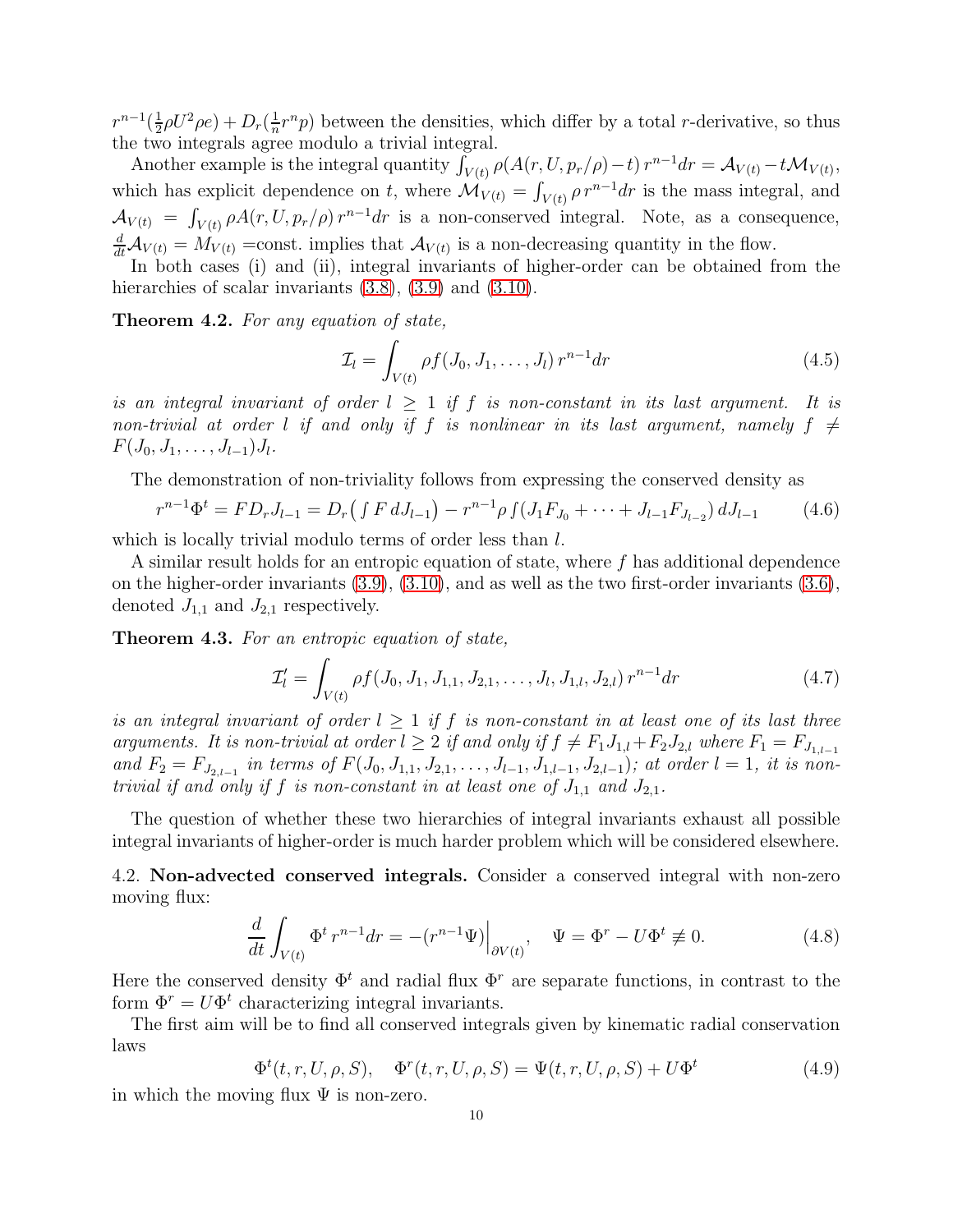The classification of kinematic conservation laws in Ref.  $[3]$  for the *n*-dimensional Euler equations  $(2.1)$ – $(2.3)$  shows that all kinematic conserved integrals having non-zero moving flux are a linear combination given by momentum, angular momentum, Galilean momentum, and energy for a general equation of state, and also by a dilational energy and a similarity energy for a polytropic equation of state. Their radial reduction yields the following nontrivial conserved integrals for the radial Euler equations  $(2.12)$ – $(2.14)$ :

<span id="page-10-0"></span>energy 
$$
\frac{d}{dt} \int_{V(t)} \rho(\frac{1}{2}U^2 + e) r^{n-1} dr = -(r^{n-1}pU) \Big|_{\partial V(t)}
$$
(4.10)

in the case of a general equation of state  $p = p(\rho, S)$ , where  $e = \int p(\rho, S)/\rho^2 d\rho$ ; and

dilational energy 
$$
\frac{d}{dt} \int_{V(t)} \left( t \rho(\frac{1}{2}U^2 + e) - \frac{1}{2} r \rho U \right) r^{n-1} dr = - \left( r^{n-1} (tU - \frac{1}{2}r) p \right) \Big|_{\partial V(t)},
$$
\n(4.11)

similarity energy 
$$
\frac{d}{dt} \int_{V(t)} \left( t^2 \rho(\frac{1}{2}U^2 + e) - t \, r \rho U + \frac{1}{2} r^2 \rho \right) r^{n-1} dr = - \left( r^{n-1} t (tU - r) p \right) \Big|_{\partial V(t)}
$$
\n(4.12)

in the case of a polytropic equation of state  $p = \kappa(S) \rho^{1+2/n}$ , where  $e = \frac{n}{2}$  $\frac{n}{2}\kappa(S)\rho^{2/n}$  and  $\kappa$  is an arbitrary function. The radial reduction of angular momentum vanishes while momentum and Galilean momentum have no radial reduction.

Additional (new) kinematic conserved integrals [\(4.8\)](#page-9-1) can be sought by formulating and solving determining equations for conserved densities.

Any radial conservation law [\(2.19\)](#page-4-2) can be expressed as

<span id="page-10-4"></span><span id="page-10-3"></span><span id="page-10-1"></span>
$$
D_t(r^{n-1}\Phi^t)|_{\mathcal{E}} = -D_r(r^{n-1}\Phi^r)
$$
\n(4.13)

where the conserved density  $\Phi^t$  and the radial flux  $\Phi^r$  contain no t-derivatives of the fluid variables. Since the righthand side of this equation is a total radial derivative, a function  $\Phi^t$  with no *t*-derivatives of the fluid variables will be a conserved density if and only if it satisfies the variational conditions

<span id="page-10-2"></span>
$$
\delta(r^{n-1}D_t\Phi^t)|_{\mathcal{E}}/\delta U = 0, \quad \delta(r^{n-1}D_t\Phi^t)|_{\mathcal{E}}/\delta \rho = 0, \quad \delta(r^{n-1}D_t\Phi^t)|_{\mathcal{E}}/\delta S = 0. \tag{4.14}
$$

These conditions constitute a set of linear determining equations for finding conserved densities modulo a locally trivial density  $r^{n-1}\Phi^t = D_r\Theta$ . This freedom in solutions disappears for kinematic conservation laws [\(4.9\)](#page-9-2). Once a solution for  $\Phi^t$  has been found, then  $\Phi^r$  can be determined from equation  $(4.13)$  by inverting the total r-derivative.

The determining equations [\(4.14\)](#page-10-2) for kinematic conserved densities each split with respect to r-derivatives of U,  $\rho$ , S, thereby yielding an overdetermined system of PDEs for  $\Phi^t$ ,  $p(\rho, S)$ , and  $n$  as unknowns. This system is computationally straightforward to solve and yields the following classification result. Remarks on the computation are given in Appendix [B.](#page-13-1)

<span id="page-10-5"></span>**Theorem 4.4.** (i) For a general equation of state  $(2.4)$ , energy  $(4.10)$  is the only kinematic conserved integral [\(4.8\)](#page-9-1)–[\(4.9\)](#page-9-2) with non-zero moving flux  $\Psi \not\equiv 0$ . (ii) The only special equations of state for which additional non-advected kinematic conserved integrals exist are the polytropic case  $p = \kappa(S) \rho^{1+2/n}$ , the barotropic case  $p = p(\rho)$ , and the entropic case  $p = \kappa(S)$ . The additional conserved integrals are respectively given by: dilational energy [\(4.11\)](#page-10-3) and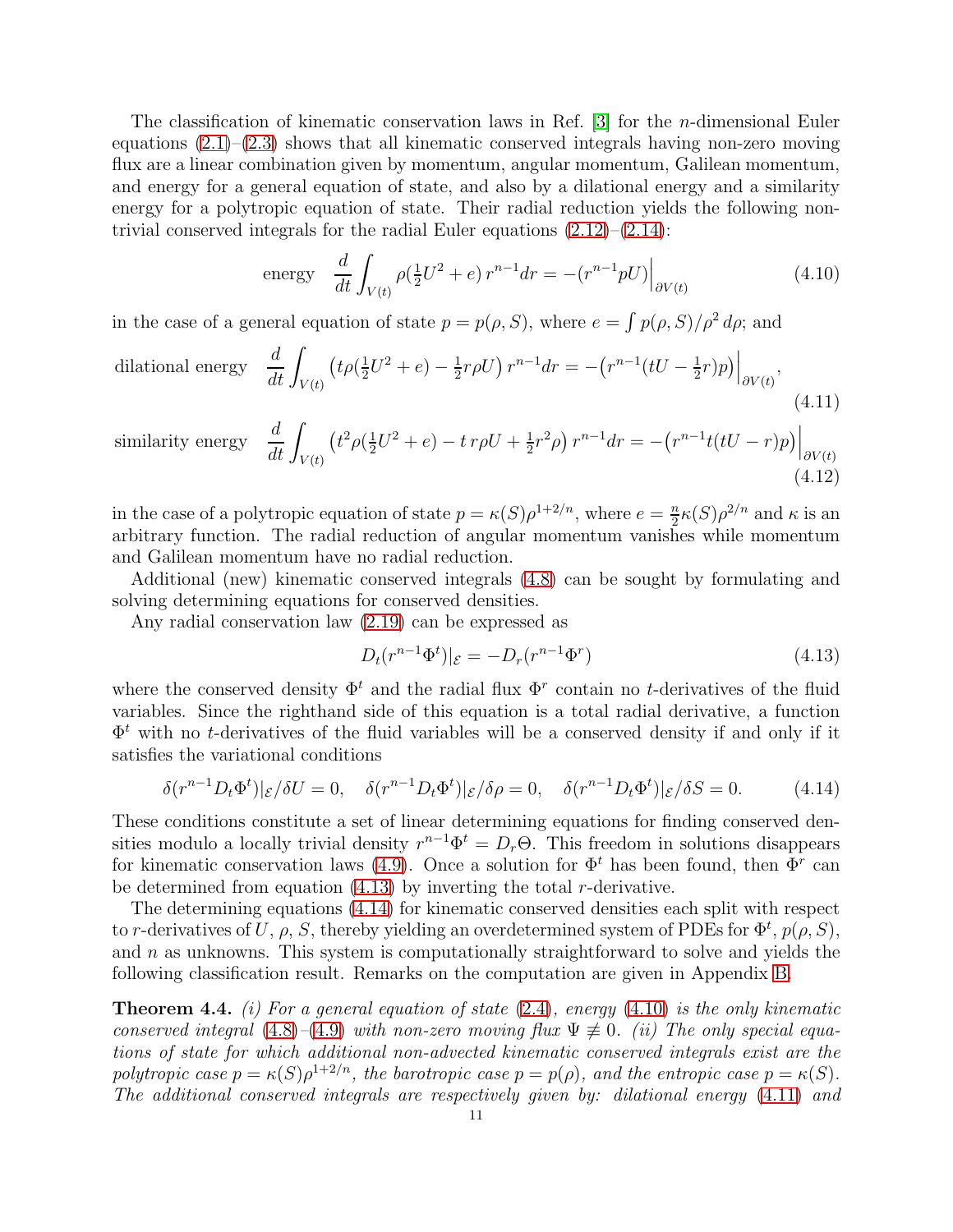similarity energy [\(4.12\)](#page-10-4) for a polytropic equation of state;

<span id="page-11-2"></span>
$$
enthalpy flux \frac{d}{dt} \int_{V(t)} U dr \Big|_{\mathcal{E}} = -(e + p/\rho - \frac{1}{2}U^2) \Big|_{\partial V(t)} \tag{4.15}
$$

for a barotropic equation of state, where  $e = \int p(\rho)/\rho^2 d\rho$ ;

<span id="page-11-0"></span>
$$
entropy-weighted\ energy\ \frac{d}{dt}\int_{V(t)}\left(\frac{1}{2}\rho U^2 f(S) - K(S)\right) r^{n-1} dr \Big|_{\mathcal{E}} = -\left(r^{n-1}UK(S)\right)\Big|_{\partial V(t)}\tag{4.16}
$$

for an entropic equation of state, where  $e = -\kappa(S)/\rho$  and  $K(S) = \int f(S) \kappa'(S) dS$ , with f being an arbitrary non-constant function.

The entropy-weighted energy [\(4.16\)](#page-11-0) is the radial reduction of an analogous conserved integral that was first found in a classification of kinematic conserved integrals for the Euler equations formulated on *n*-dimensional Riemannian manifolds  $[4]$ . It can be written in the equivalent form

$$
\frac{d}{dt} \int_{V(t)} \left( (\frac{1}{2}U^2 + e)\rho f(S) + \int f'(S)p \, dS \right) r^{n-1} dr \Big|_{\mathcal{E}} = -\left( \frac{1}{2}r^{n-1}U(pf(S) - \int f'(S)p \, dS) \right) \Big|_{\partial V(t)} \tag{4.17}
$$

which shows how it reduces to the energy integral [\(4.10\)](#page-10-0) when  $f(S) = 1$ .

The possibility that new higher-order conserved integrals with non-zero moving flux may exist is suggested by the existence of the new first-order scalar invariants. To-date, no classification of higher-order conserved integrals for the *n*-dimensional Euler equations  $(2.1)$ – [\(2.3\)](#page-2-4) has been carried out, beyond the results in Ref. [\[2,](#page-15-0) [3,](#page-15-1) [4\]](#page-15-3) for vorticity conservation laws.

Here, a systematic search for such conserved integrals [\(4.8\)](#page-9-1) for the radial Euler equations  $(2.12)$ – $(2.14)$  will be undertaken by solving the determining equations  $(4.14)$  for first-order conserved densities. This general problem turns out to be a very difficult computation. Consequently, attention will be restricted to first-order conserved densities that are quadratic in  $U_r$ , with no explicit dependence on t:

<span id="page-11-1"></span>
$$
\Phi^t = U_r^2 \phi_2(r, U, \rho, S, \rho_r, S_r) + U_r \phi_1(r, U, \rho, S, \rho_r, S_r) + \phi_0(r, U, \rho, S, \rho_r, S_r)
$$
(4.18)

where at least one of  $\phi_2$  and  $\phi_1$  is not identically zero.

The determining equations each split with respect to r-derivatives of  $U_r$ ,  $\rho_r$ ,  $S_r$ , similarly to the case for kinematic conserved densities. By use of various lengthy steps, combining several integration techniques, the resulting large overdetermined system of PDEs for the unknowns  $\Phi^t$ ,  $p(\rho, S)$ , and n can be solved, modulo locally trivial conserved densities. Computational remarks are given in Appendix [B](#page-13-1)

This yields the following classification result.

<span id="page-11-4"></span>**Theorem 4.5.** (i) For a general equation of state  $(2.4)$ , all first-order conserved densities of the form [\(4.18\)](#page-11-1) are given by  $\Phi^t = \rho f(S, J_1)$  modulo trivial densities, where f is an arbitrary function on  $\mathbb{R}^2$ . (ii) The only special equations of state for which there exist non-trivial firstorder conserved densities of the form  $(4.18)$  is the entropic case  $p = \kappa(S)$ . The conserved densities are, modulo trivial densities, a linear combination given by:

<span id="page-11-3"></span>
$$
\Phi_1^t = r^{1-n} \int_0^{J_1'} D_r f(S, y, U^2 + \frac{2}{n} r^n y) dy
$$
\n(4.19)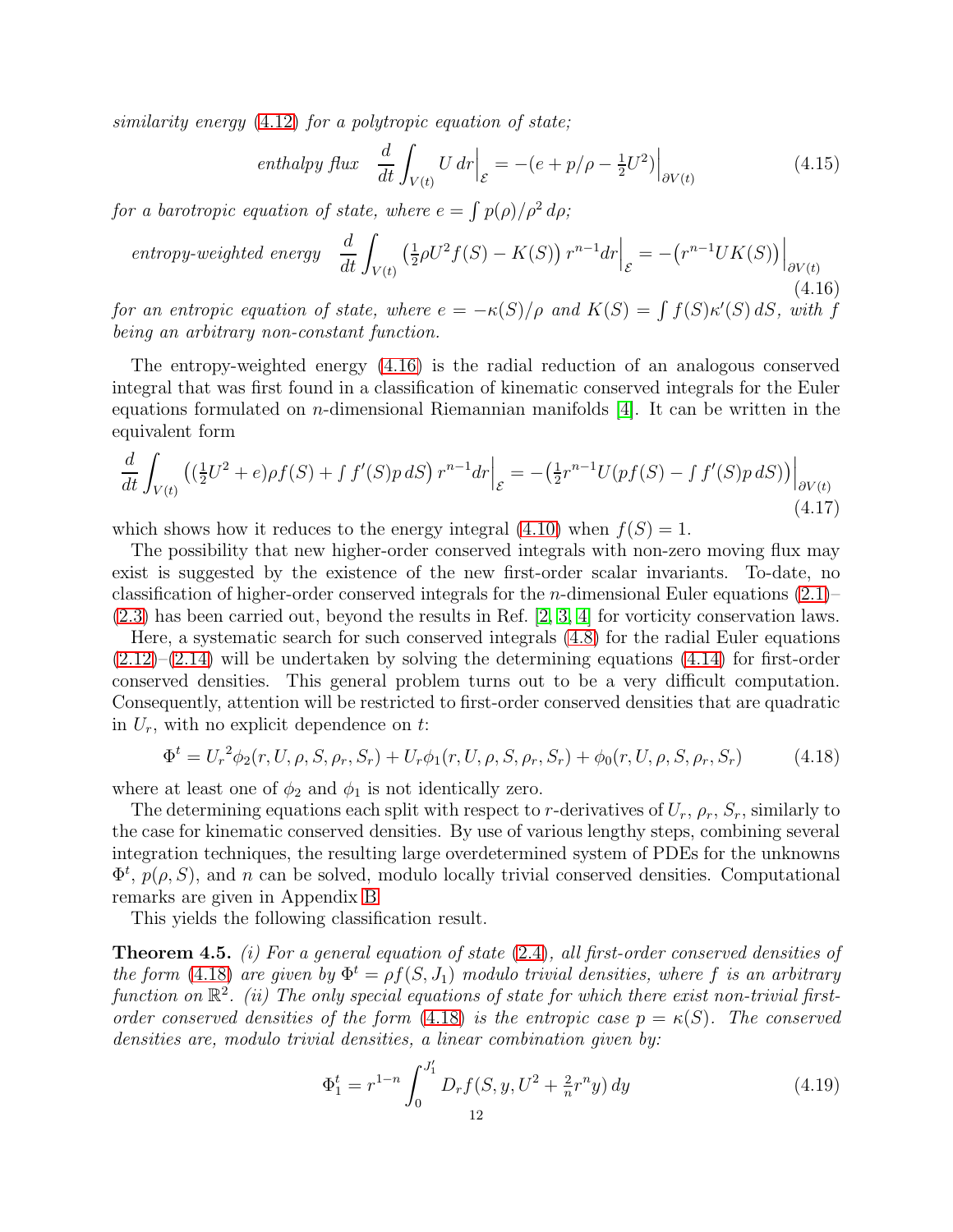and

<span id="page-12-1"></span>
$$
\Phi_2^t = r^{1-n} \Big( f(S, J_1', J_{1,1}) / U + \int_0^{J_1'} \int_0^r \left( (D_r (U^2 + \frac{2}{n} (r^n - z^n) y)^{-1/2}) \partial_y f(S, y, U^2 + \frac{2}{n} r^n y) - (\partial_y (U^2 + \frac{2}{n} (r^n - z^n) y)^{-1/2}) D_r f(S, y, U^2 + \frac{2}{n} r^n y) \right) dz dy \Big) \tag{4.20}
$$

where  $J_1' = r_1^{1-n} p_r/\rho = \kappa'(S) J_1$  is a scalar invariant, and f is an arbitrary differentiable function on  $\mathbb{R}^3$ .

Both of these non-trivial conserved densities turn out to be locally equivalent to conserved densities with zero moving flux:

$$
\Phi_1^t = -\rho f(S, J_1', J_{1,1}) + D_r \Theta_1 \tag{4.21}
$$

and

$$
\Phi_2^t = r^{1-n} f(S, J_1', J_{1,1}) D_r A(r, U, p_r/\rho) + D_r \Theta_2 \tag{4.22}
$$

where  $A(r, U, p_r/\rho)$  is expression [\(3.11\)](#page-7-6). This leads to the following classification result.

Corollary 4.6. For any equation of state, every conserved integral [\(4.8\)](#page-9-1) given by a nontrivial first-order conserved density of the form [\(4.18\)](#page-11-1) (modulo a trivial conserved density) is equivalent to an integral invariant.

<span id="page-12-0"></span>As a consequence, unlike the situation for integral invariants, no first-order recursion operator apparently exists in general for conserved densities whose moving flux is non-zero.

#### 5. Concluding remarks

Radial fluid flow possesses two additional kinematic conserved integrals apart from the well-known ones inherited under radial reduction of *n*-dimensional (non-radial) fluid flow. The inherited kinematic conserved integrals consist of total entropy, mass, and energy holding for a general equation of state, as well as dilational energy and similarity energy holding for polytropic equations of state. The new radial conserved integrals represent an enthalpyflux quantity [\(4.15\)](#page-11-2) which holds for barotropic equations of state, and an entropy-weighted energy [\(4.16\)](#page-11-0) which holds for entropic equations of state.

Most interestingly, radial fluid flow with a general equation of state also possesses a hierarchy of integral invariants [\(4.5\)](#page-9-3) which describe advected conserved integrals. These quantities arise from a corresponding hierarchy of scalar invariants, which are local quantities that are advected by the flow. The hierarchy is generated by a recursion operator [\(3.7\)](#page-7-7) applied to the basic invariant S. In the case of entropic equations of state, radial fluid flow possesses two additional hierarchies of scalar invariants [\(3.9\)](#page-7-3) and [\(3.10\)](#page-7-4). These yield corresponding integral invariants [\(4.7\)](#page-9-4), which describe more advected conserved integrals.

A computational classification of non-trivial conserved integrals given by a first-order conserved density [\(4.18\)](#page-11-1) has been carried out. The classification shows that such conserved integrals exist only for entropic equations of state and are equivalent to particular integral invariants [\(4.19\)](#page-11-3) and [\(4.20\)](#page-12-1) (modulo trivial conserved integrals).

All of the preceding results carry over to radial gas dynamics through the well-known equivalence between the respective governing equations of  $n$ -dimensional gas dynamics and  $n$ -dimensional compressible fluid flow. Specifically, when a conserved integral or an invariant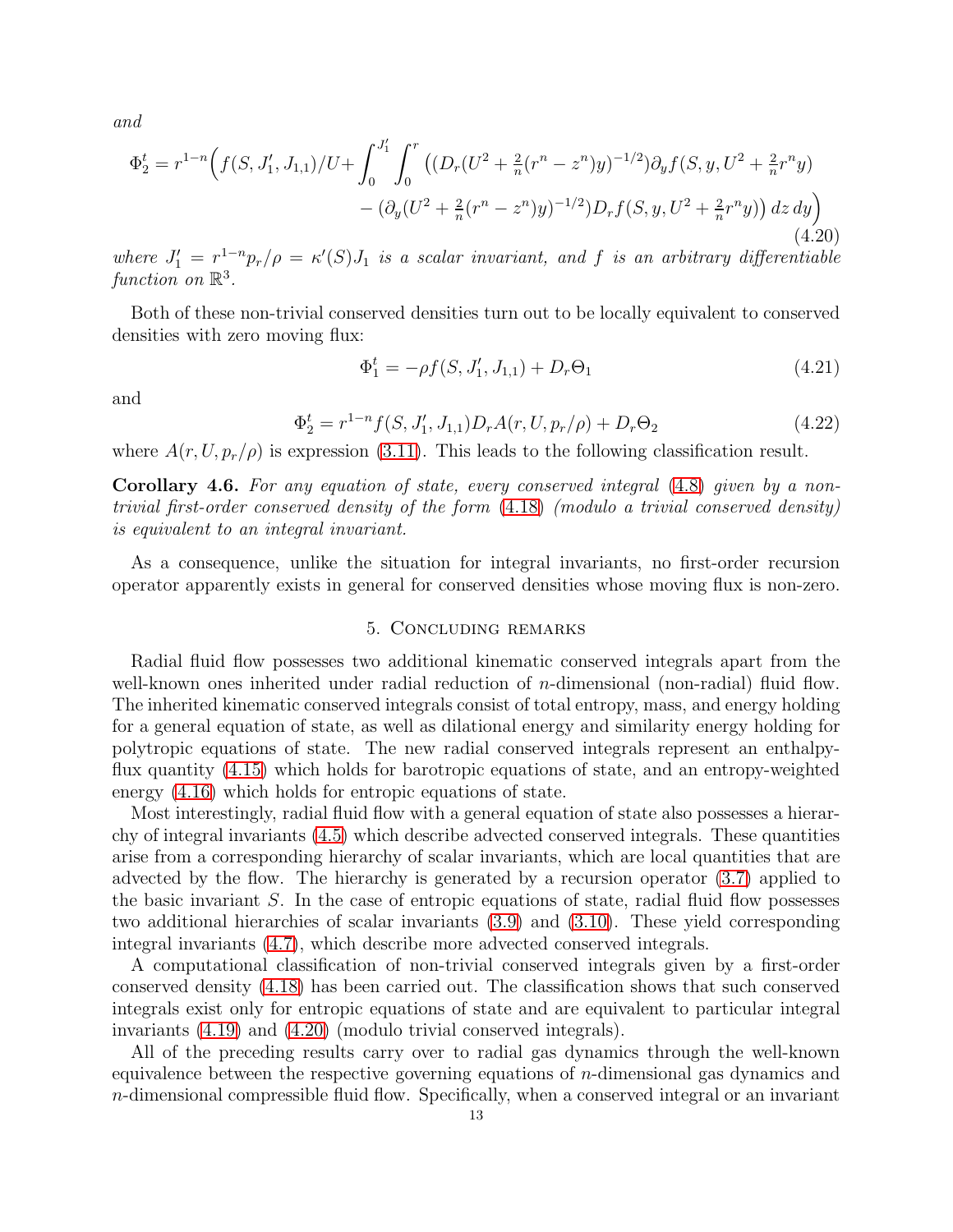is expressed solely in terms of t, r, U,  $\rho$ ,  $\rho$ , e, then it manifestly holds for both radial fluid flow and radial gas dynamics.

The conservation laws underlying conserved integrals are local if the conserved density and the flux are functions of  $t, r$ , and the dynamical variables. In three dimensions, nonlocal conservation laws for compressible non-radial fluid flow have been obtained from nonlocal vorticity invariants. The method used advective potentials, derived in terms of various thermodynamic quantities. This method can be applied to radial fluid flow in  $n$  dimensions. As an example, consider a scalar potential  $\mu$  defined in terms of the temperature T by

$$
\frac{d\mu}{dt} = T.\tag{5.1}
$$

A nonlocal conservation law is now given by

$$
\Phi^t = U - \mu S_r, \quad \Phi^r = \frac{1}{2}U^2 + e + p/\rho - \mu US_r \tag{5.2}
$$

which has non-zero moving flux  $\Psi = e + p/\rho - \frac{1}{2}$  $\frac{1}{2}U^2$ . The resulting conserved integral generalizes the enthalpy-flux [\(4.15\)](#page-11-2) to hold for a general equation of state. Hence a new non-advected quantity is obtained. A full exploration of nonlocal conservation laws and nonlocal invariants for radial fluid flow will be considered elsewhere.

<span id="page-13-0"></span>Finally, in other future work on radial fluid flow, an investigation of symmetries, Hamiltonian structure, and Casimirs is currently in progress [\[5\]](#page-15-13).

## Appendix A. Computational remarks for scalar invariants

The first step is substitution of  $J(t, r, U, \rho, S, U_r, \rho_r, S_r)$  into the determining equation [\(3.2\)](#page-5-2), followed by elimination of t-derivatives through use of the radial Euler equations  $(2.12)$ – $(2.14)$ . This yields a single PDE which splits with respect to  $U_{rr}$ ,  $\rho_{rr}$ ,  $S_{rr}$ , giving an overdetermined system of 9 PDEs. The unknowns are  $J, p(\rho, S)$ , and n, which are subject to the conditions  $p \neq$ const. and  $n \neq 1$ . These unknowns appear nonlinearly in the system, and hence the problem is nonlinear.

The Maple command 'rifsimp' is used to obtain a complete classification of all cases in which the system can be brought into a consistent involutive form. This yields two cases, distinguished by a general equation of state for p, and an entropic equation of state for p. In each case, the resulting simplified system is first-order and linear in  $J$ , and thus it can be easily solved. The case tree of solutions leads to the results in Theorem [3.3](#page-7-5) for scalar invariants  $J(t, r, U, \rho, S, U_r, \rho_r, S_r)$ .

<span id="page-13-1"></span>The same method can be used to find J with dependence on higher r-derivatives of U,  $\rho$ , S, up to any specified (finite) differential order.

#### Appendix B. Computational remarks for conserved densities

## B.1. Kinematic case. The steps for classifying kinematic conserved densities [\(4.9\)](#page-9-2) start from

<span id="page-13-2"></span>
$$
(D_t \Phi^t)|_{\mathcal{E}} = \Phi^t_t - \Phi^t_U \left( U U_r + (p_S S_r + p_\rho \rho_r) / \rho \right) - \Phi^t_\rho \left( (U \rho)_r + (n - 1) U \rho / r \right) - \Phi^t_S \left( U S_r \right) \tag{B.1}
$$

Here  $E_v = \sum_{i\geq 0} (-D_r)^i \partial_{\partial_r^i v}$  denotes the radial Euler operator with respect to a variable v; this operator coincides with the variational derivative  $\delta/\delta v$ . Substitution of expression [\(B.1\)](#page-13-2) into the determining equations  $(4.14)$ , followed by splitting each equation with respect to rderivatives of U,  $\rho$ , S, yields an overdetermined system of 14 PDEs, with  $\Phi^t$ ,  $p(\rho, S) \neq \text{const.}$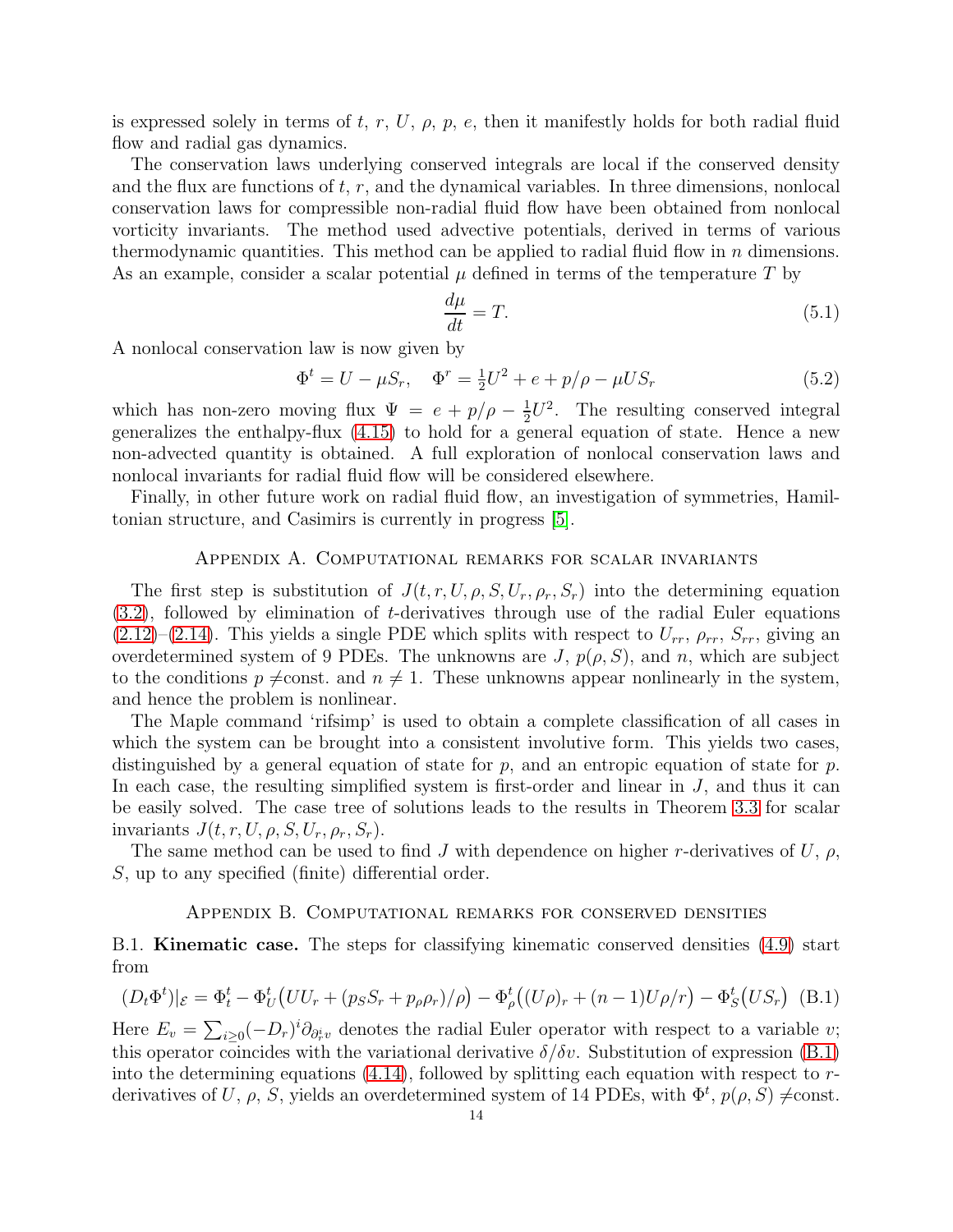and  $n \neq 1$  being the unknowns. Since the unknowns appear nonlinearly in the system, the problem is nonlinear.

This system can, in principle, be solved by applying the same steps outlined for solving the overdetermined system for scalar invariants. However, 'rifsimp' is unable to return all cases in the classification, due to their complexity. This computational difficulty can be by-passed by first dividing the classification into the following distinct (non-overlapping) cases for the equation of state:

(a) general  $p = f(\rho, S)$ ,  $f_{\rho} \not\equiv 0$ ,  $f_{S} \not\equiv 0$ ;

(b) entropic  $p = \kappa(S)$ ,  $\kappa \neq const.$ ;

(c) polytropic  $p = \kappa \rho^q$ ,  $q \neq 0$ ;

(d) barotropic  $p = f(\rho), p \neq \kappa \rho^q$ .

In each case, 'rifsimp' is able to return a complete classification of all subcases in which the system can be brought into an involutive form. The resulting systems are second-order and linear in  $\Phi^t$ . They can be solved by the following integration steps.

First, solve the PDE(s) that involve only p, and substitute the solution for p back into the system. Second, solve simplest PDEs for  $\Phi^t$  (e.g. one-term or two-term equations); the solution will involve some arbitrary functions/constants. Next, substitute back into the system; if at any step there is a variable that does not appear in all arbitrary functions, then split the system with respect to that variable. Solve simplest PDEs involving a single function, and then eliminate any redundant functions/constants after the solution has been substituted into  $\Phi^t$ . Simplify the pruned system by 'rifsimp', and repeat the previous steps until all equations have been solved. Finally, split  $\Phi^t$  with respect to any free constants/functions.

These basic steps work for cases (a), (b), (c). In case (d), an additional step of changing variables is needed after one of the integrations; the original variables are substituted back in the final step.

The last step consists of deriving  $\Phi^r$  by inverting the total r-derivative in the conservation law equation [\(4.13\)](#page-10-1). The inversion can be done by a straightforward integration by parts process, starting from terms of highest-order derivatives in the righthand side and descending to terms of first-order derivatives.

This leads to the results in Theorem [4.4](#page-10-5) for kinematic conserved integrals.

B.2. First-order quadratic case. A more refined solving process is needed for solving the determining equations [\(4.14\)](#page-10-2) for conserved densities  $\Phi^t$  with the first-order form [\(4.18\)](#page-11-1), since there are solutions such that  $\Phi^t = r^{1-n} D_r \Theta$  is a trivial density, where  $\Theta(t, r, U, \rho, S)$  is an arbitrary differentiable function.

These trivial solutions can be eliminated by imposing the condition that at least one of the three expressions  $E_U(r^{n-1}\Phi^t)$ ,  $E_\rho(r^{n-1}\Phi^t)$ ,  $E_S(r^{n-1}\Phi^t)$  is not identically zero. However, even under these conditions, there are solutions given by the sum of a kinematic conserved density and an arbitrary trivial solution. For such solutions, the expressions  $E_U(r^{n-1}\Phi^t)$ ,  $E_{\rho}(r^{n-1}\Phi^t), E_{S}(r^{n-1}\Phi^t)$  will be zeroth order. Hence, all unwanted solutions can be eliminated through the condition that at least one of  $E_U(r^{n-1}\Phi^t)$ ,  $E_\rho(r^{n-1}\Phi^t)$ ,  $E_S(r^{n-1}\Phi^t)$  has non-zero differential order:

<span id="page-14-0"></span>
$$
\sum_{v=U,\rho,S} \left( \partial_{(U_r,\rho_r,S_r,U_{rr},\rho_{rr},S_{rr})} E_v(r^{n-1}\Phi^t) \right)^2 \not\equiv 0 \tag{B.2}
$$

where  $\partial_{(U_r,\rho_r,S_r,U_{rr},\rho_{rr},S_{rr})}$  denotes the set of partial derivatives with respect to the indicated variables.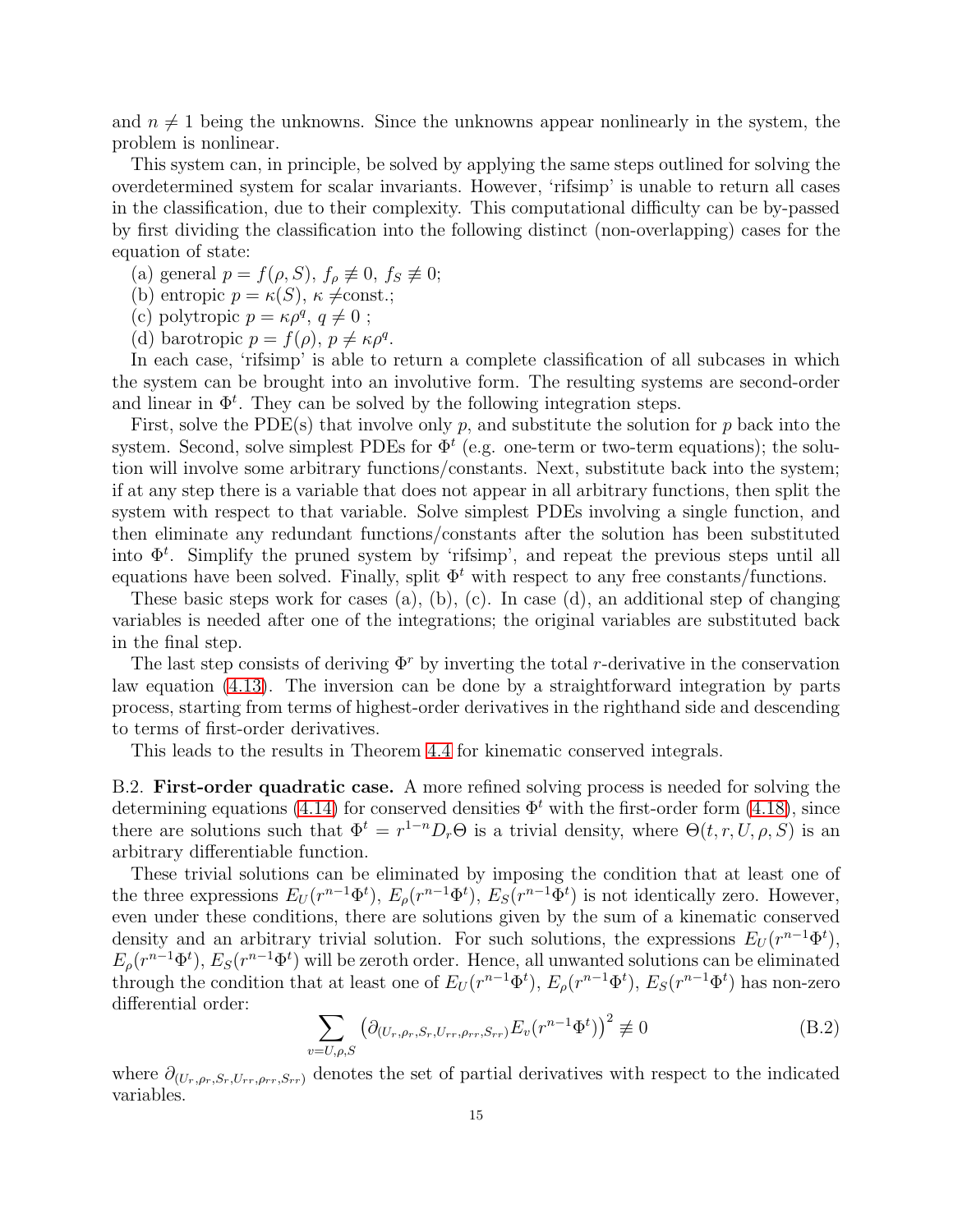To proceed, the determining equations are split with respect to the r-derivatives of U,  $\rho$ , S that do not appear in the unknowns  $\phi_0$ ,  $\phi_1$ ,  $\phi_2$ . This yields an overdetermined system of 96 PDEs, plus the inequation [\(B.2\)](#page-14-0), with the additional unknowns  $p(\rho, S) \neq \text{const.}$  and  $n \neq 1$ .

The three cases (a), (b), (c) can be handled in a combined way, with the condition  $p_{\rho} \not\equiv 0$ . In this combined case, 'rifsimp' finds that the system is inconsistent, and hence no solutions describing non-trivial first-order conserved densities exist.

In the remaining case (d), 'rfisimp' returns a consistent system. The basic steps outlined for the kinematic case enable the integration of most of this system, until a set of 6 coupled PDEs remain which are not simple to integrate. The solution is obtained through an intricate combination of changes of independent and dependent variables, direct integrations, and simplifications that ultimately reduce the PDEs into a triangular, first-order system which can be integrated by standard techniques. A crucial part of this process is the elimination of redundant functions in the  $\phi$ 's as well as the use of integration by parts to remove trivial terms in  $\Phi^t$ . Additionally, manual case splitting is invoked twice, which aids in allowing some of the steps to work.

This leads to the final result summarized in Theorem [4.5.](#page-11-4)

#### **REFERENCES**

- <span id="page-15-2"></span><span id="page-15-0"></span>[1] S.C. Anco, New conserved vorticity integrals for moving surfaces in multi-dimensional fluid flow, J. Math. Fluid Mech. 15 (2013), 439–451.
- [2] S.C. Anco, A. Dar, Classification of conservation laws of compressible isentropic fluid flow in  $n > 1$ spatial dimensions, Proc. Roy. Soc. A 465 (2009), 2461–2488.
- <span id="page-15-1"></span>[3] S.C. Anco, A. Dar, Conservation laws of inviscid non-isentropic compressible fluid flow in  $n > 1$  spatial dimensions, Proc. Roy. Soc. A 466 (2010), 2605–2632.
- <span id="page-15-3"></span>[4] S.C. Anco, A. Dar, N. Tufail, Conserved integrals for inviscid compressible fluid flow in Riemannian manifolds, Proc. Roy. Soc. A 471 (2015), 20150223 (24 pp).
- <span id="page-15-13"></span>[5] S.C. Anco, S. Seifi, T. Wolf, Symmetries and Casimirs of radial compressible fluid flow and gas dynamics in  $n > 1$  dimensions, (2022). arXiv: 999
- <span id="page-15-8"></span>[6] S.C. Anco, G. Webb, Hierarchies of new invariants and conserved integrals in inviscid fluid flow, Phys. Fluids 32 (2020), 086104 (24 pages).
- <span id="page-15-11"></span>[7] S.C. Anco, Generalization of Noether's theorem in modern form to non-variational partial differential equations. In: Recent progress and Modern Challenges in Applied Mathematics, Modeling and Computational Science, 119–182, Fields Institute Communications, Volume 79 (2017).
- <span id="page-15-12"></span>[8] S.C. Anco, A. Cheviakov, On the different types of global and local conservation laws for partial differential equations in three spatial dimensions, Inter. J. Non-Linear Mechanics 126 (2020), 10359 (29 pages).
- <span id="page-15-5"></span>[9] V.I. Arnold, Sur la géométrie différentielle des groupes de Lie de dimension infinie et ses applications à l'hydrodynamique des fluides parfaits, Ann. Inst. Fourier 16 (1966), 316–361.
- <span id="page-15-6"></span>[10] V.I. Arnold, The Hamiltonian nature of the Euler equation in the dynamics of rigid body and of an ideal fluid, Uspekhi Mat. Nauk 24 (1969), 225–226.
- <span id="page-15-10"></span><span id="page-15-7"></span>[11] V.I. Arnold, B.A. Khesin, Topological Methods in Hydrodynamics, Springer-Verlag, 1998.
- [12] R.H. Aungier, Turbine Aerodynamics: axial-flow and radial inflow turbine design and analysis, ASME Press, 2005.
- <span id="page-15-4"></span>[13] N. Besse, U. Frisch, Geometric formulation of the Cauchy invariants for incompressible Euler flow in flat and curved spaces, J. Fluid Mech. 825 (2017), 412–478.
- [14] G. Bluman, A. Cheviakov, S.C. Anco, Applications of Symmetry Methods to Partial Differential Equations, Springer, 2009.
- <span id="page-15-9"></span>[15] B. Cantwell, Introduction to Symmetry Analysis, Cambridge University Press, 2002.